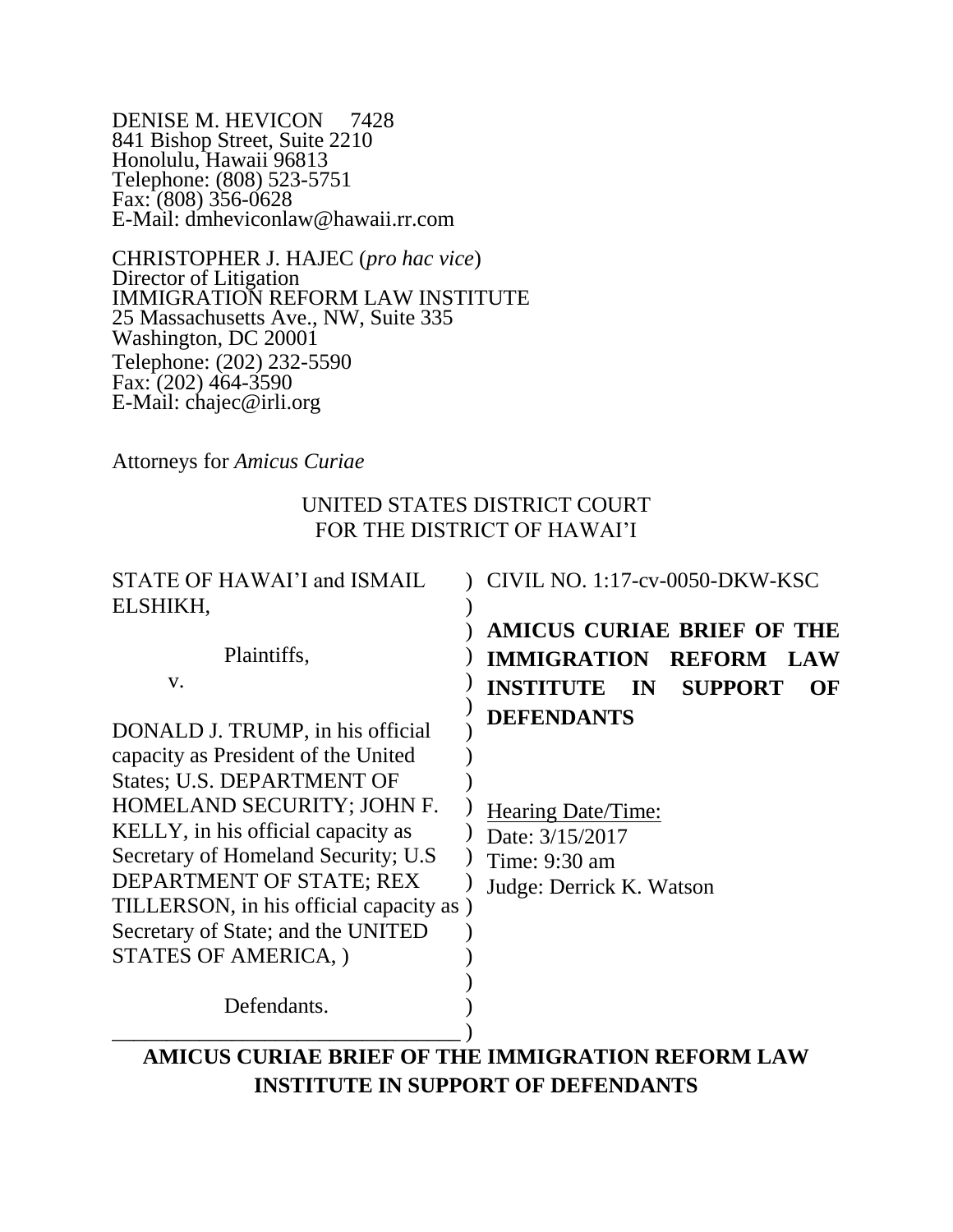# **CORPORATE DISCLOSURE STATEMENT**

*Amicus Curiae* Immigration Reform Law Institute (IRLI) is a 501(c)(3) not for profit corporation. IRLI has no parent corporation. It does not issue stock.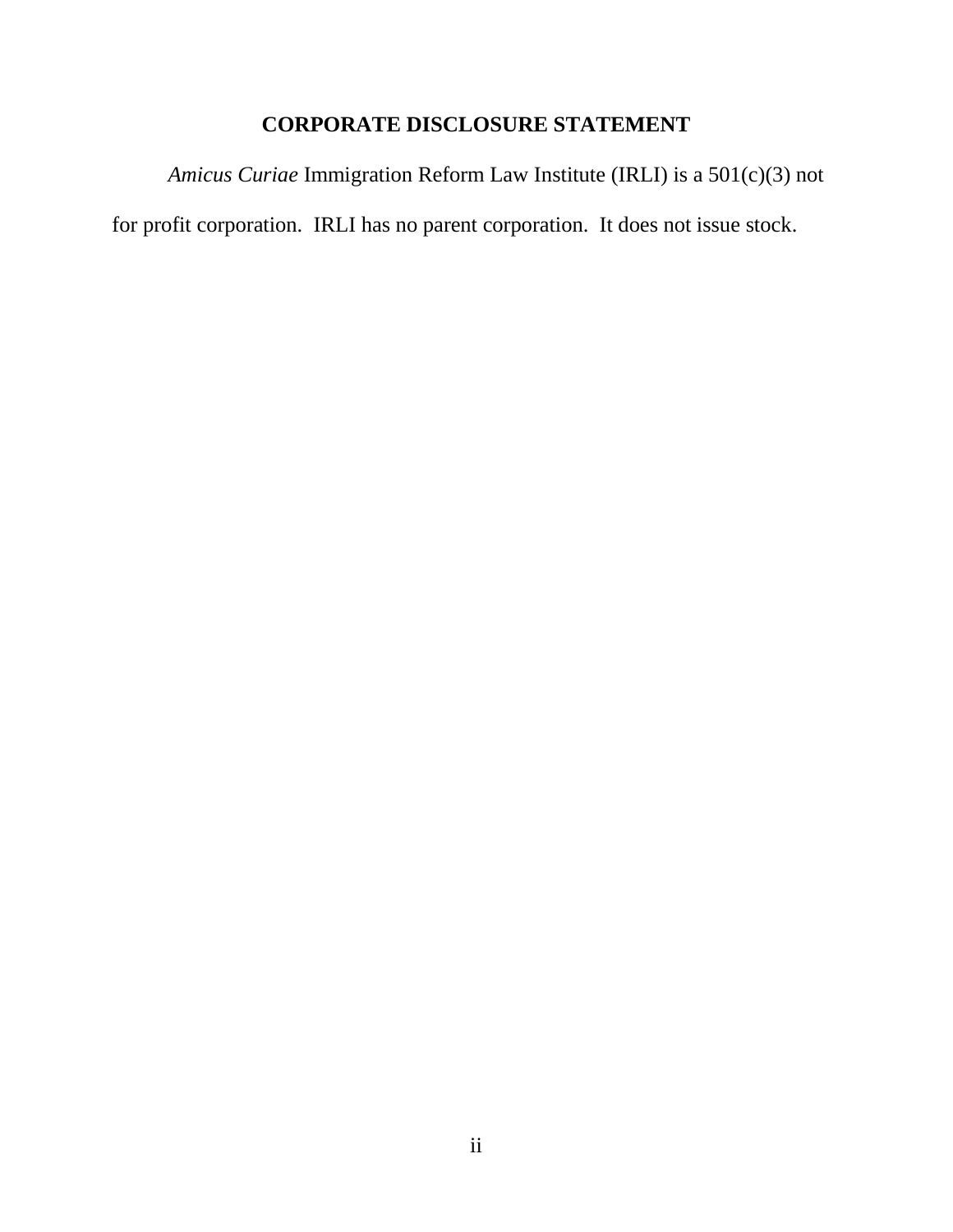# **TABLE OF CONTENTS**

| THE MARCH 6 EXECUTIVE ORDER DOES NOT CONFLICT WITH<br>$\mathbf{I}$ .<br>EITHER THE IMMIGRATION AND NATIONALITY ACT NOR THE                                                                                         |  |
|--------------------------------------------------------------------------------------------------------------------------------------------------------------------------------------------------------------------|--|
| A COMPREHENSIVE STATUTORY SCHEME CONFERS BROAD<br>II.<br>POWER ON THE PRESIDENT TO PROMULGATE HIS MARCH 6                                                                                                          |  |
| A. General Immigration and Nationality Act provisions authorize<br>presidential action by proclamation to suspend and restrict the entry of<br>any alien under the dual visa and admission stages of lawful entry9 |  |
| B. Additional specific laws modify the executive's general authority for<br>designated classes of immigrants, non-immigrants, and visa waiver                                                                      |  |
| THE COMPREHENSIVE STATUTORY SCHEME FOR EXPELLING<br>Ш.<br>ALIENS BY EXECUTIVE PROCLAMATION DERIVES FROM<br>PLENARY POWER ASSIGNED IN THE CONSTITUTION TO<br>CONGRESS AND DELEGATED TO THE PRESIDENT, AND IS        |  |
|                                                                                                                                                                                                                    |  |
|                                                                                                                                                                                                                    |  |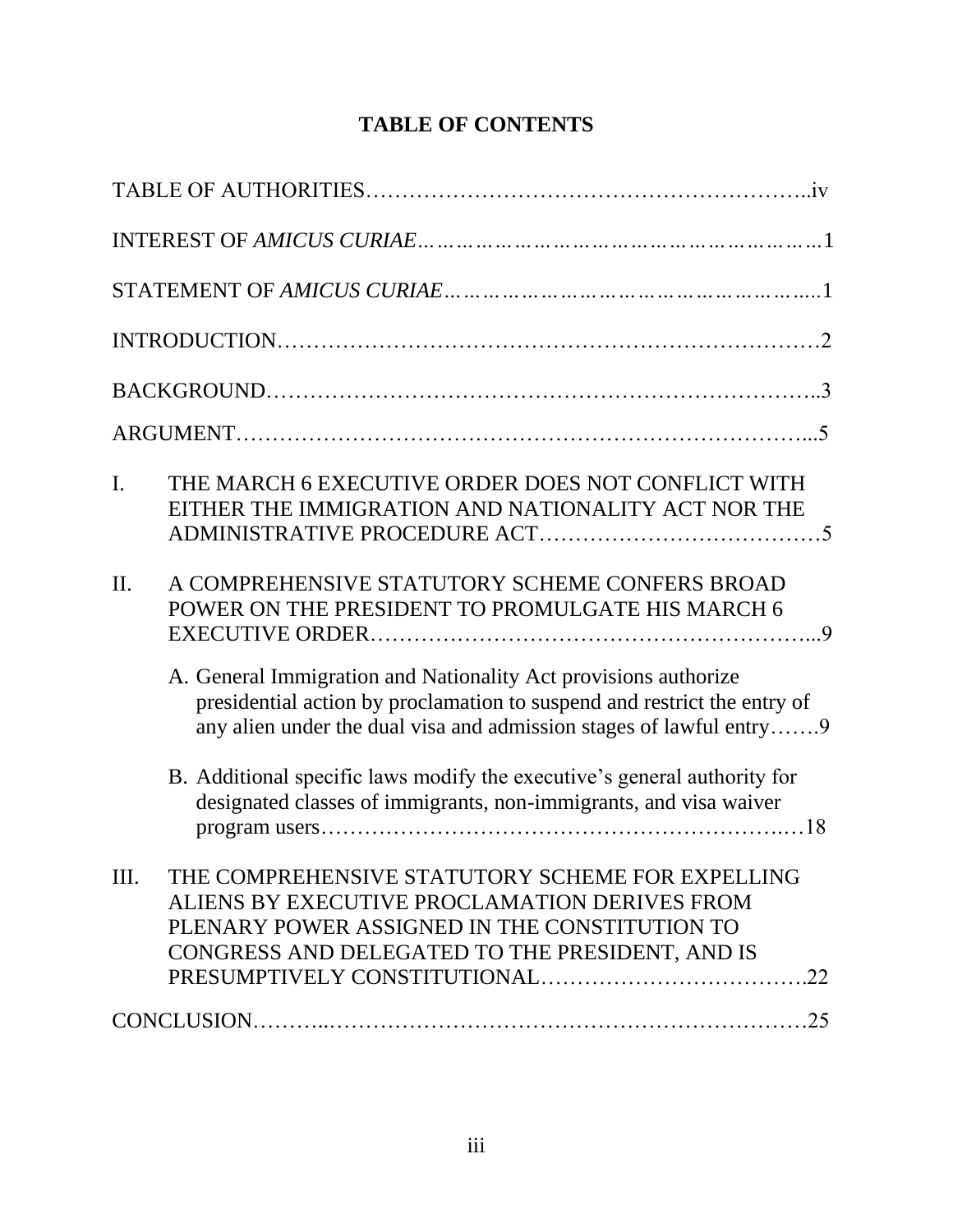## **TABLE OF AUTHORITIES**

| <i>Chae Chan Ping v. United States (Chinese Exclusion Case), 130 U.S.</i>             |
|---------------------------------------------------------------------------------------|
|                                                                                       |
| <i>Encuentro del Canto Popular v. Christopher, 930 F. Supp. 1360, 1365 (N.D. Cal.</i> |
|                                                                                       |
|                                                                                       |
| Haitian Refugee Center Inc. v. Baker, 953 F.2d 1498 (11th Cir 1992) 13                |
| Harisiades v. Shaughnessy,                                                            |
|                                                                                       |
|                                                                                       |
|                                                                                       |
|                                                                                       |
|                                                                                       |
|                                                                                       |
|                                                                                       |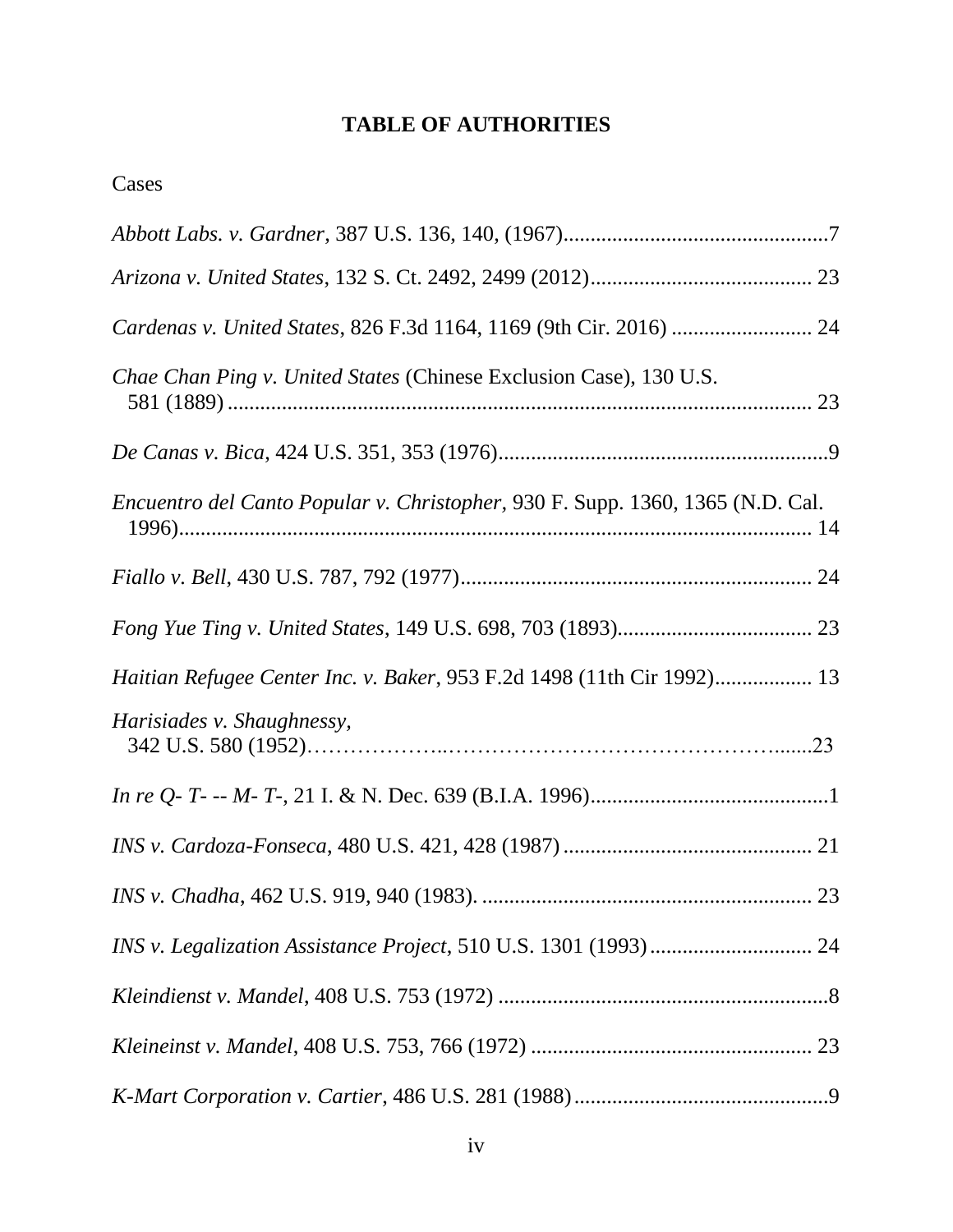| Mow Sun Wong v. Campbell, 626 F.2d 739, 743(9th Cir. 1980).  11                  |
|----------------------------------------------------------------------------------|
|                                                                                  |
| Citizens to Preserve Overton Park, Inc. v. Volpe, 401 U.S. 402, 410, (1971)8     |
| Sale v. Haitian Centers Council Inc., 509 U.S. 155, 172 (1993) 13                |
| Save Jobs USA V. U.S. Dep't of Homeland Sec., No. 16-5287 (D.C. Cir. filed Sept. |
|                                                                                  |
|                                                                                  |
| U.S. ex rel. Strachey v. Reimer, 101 F.2d 267, 269 (2d. Cir. 1939).  15          |
|                                                                                  |
| Wash. All. of Tech. Workers v. U.S. Dep't of Homeland Sec., 74 F. Supp. 3d 247   |
|                                                                                  |
|                                                                                  |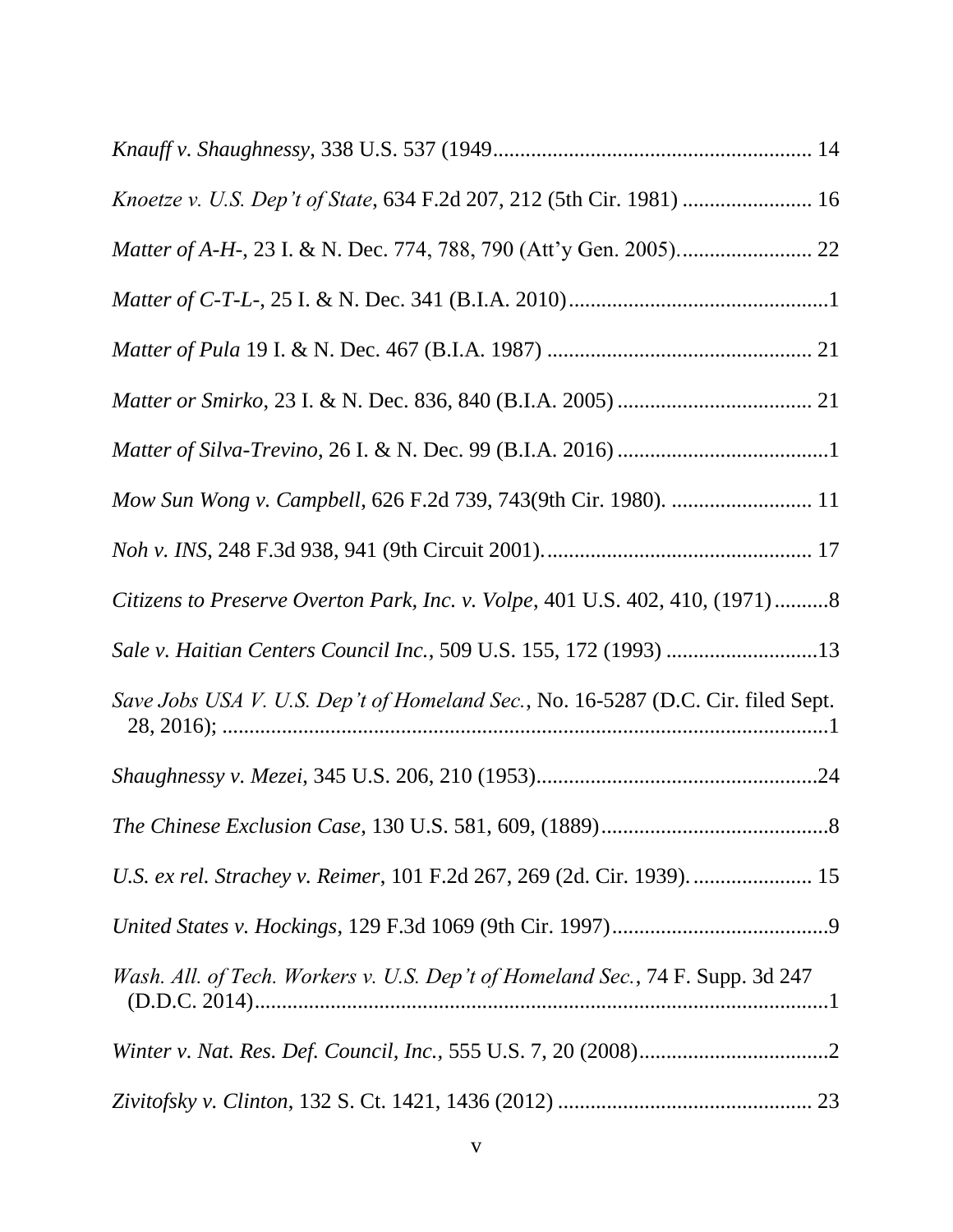# Statutes

| 8 U.S.C. $\frac{101(a)(27)(A) \dots (100)(27)}{20(a-1)(a-1)}$ |
|---------------------------------------------------------------|
|                                                               |
|                                                               |
|                                                               |
|                                                               |
|                                                               |
|                                                               |
|                                                               |
|                                                               |
|                                                               |
|                                                               |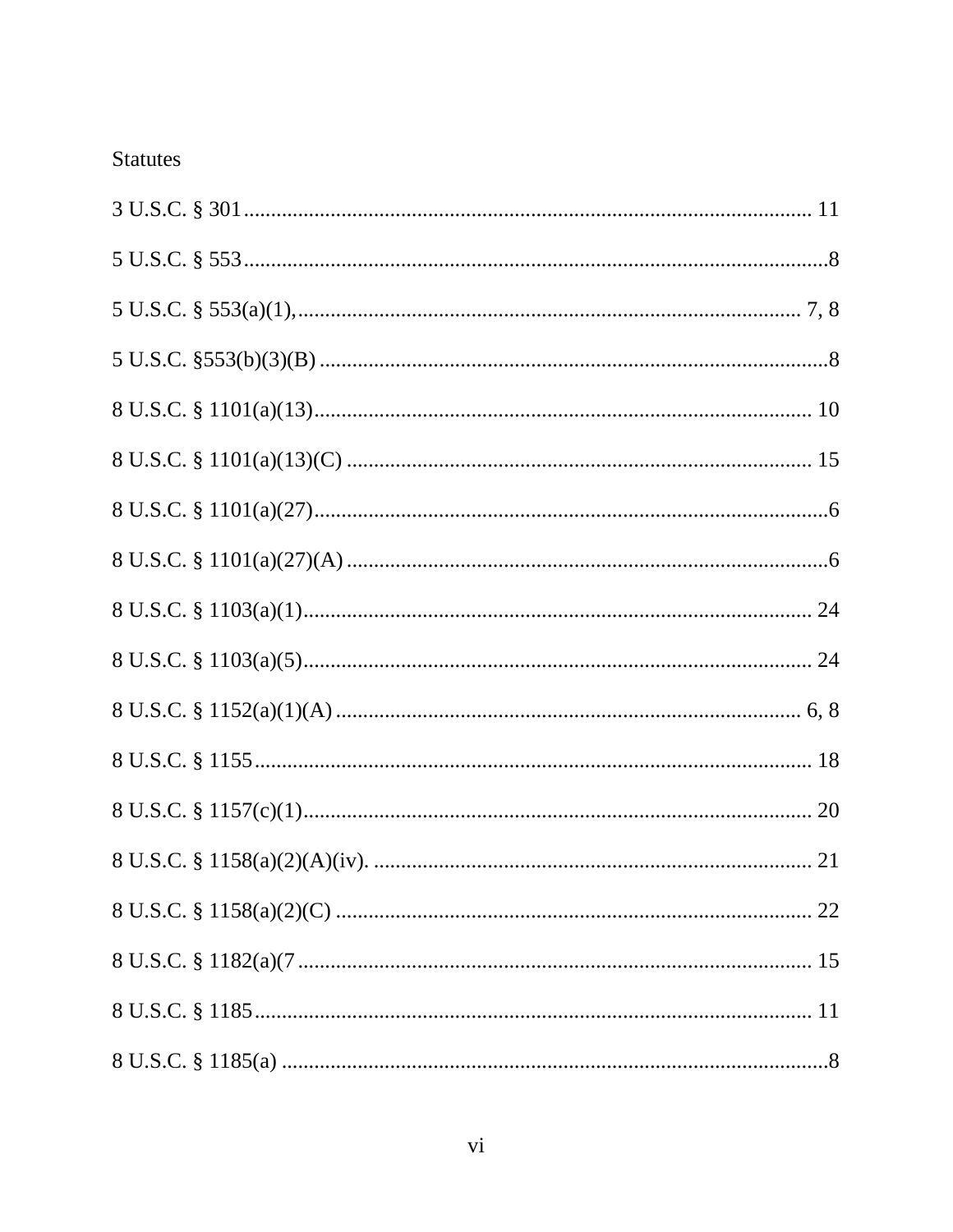| Immigration and Nationality Act |  |
|---------------------------------|--|
|                                 |  |
|                                 |  |
|                                 |  |
|                                 |  |
|                                 |  |
|                                 |  |
|                                 |  |
|                                 |  |
|                                 |  |
|                                 |  |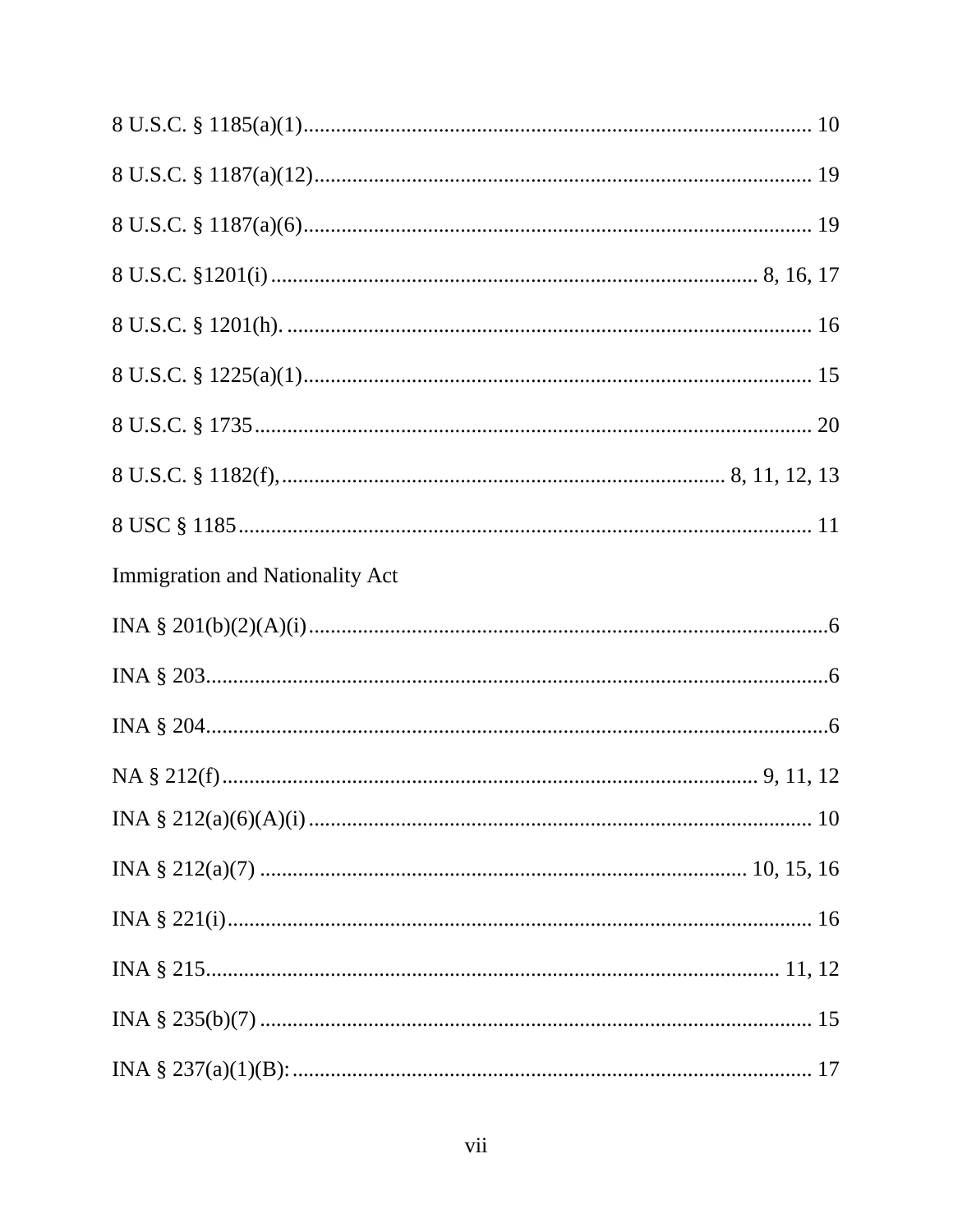| <b>Other Authorities</b>                                                                  |
|-------------------------------------------------------------------------------------------|
|                                                                                           |
|                                                                                           |
|                                                                                           |
| EO 12172, Delegation of Authority With Respect to Entry of Certain Aliens Into            |
| EO 12206, Amendment of Delegation of Authority With Respect to Entry of                   |
| Gordon et al., <i>Immigration Law &amp; Procedure</i> , §12.06.12[b] (Apr. 2016) 17       |
|                                                                                           |
| https://www.state.gov/j/ct/list/c14151.htm (visited February 8, 2017) 20                  |
| Manuel, K.M., <i>Executive Authority to Exclude Aliens: In Brief</i> , Table 1, CRS (Jan. |
|                                                                                           |
|                                                                                           |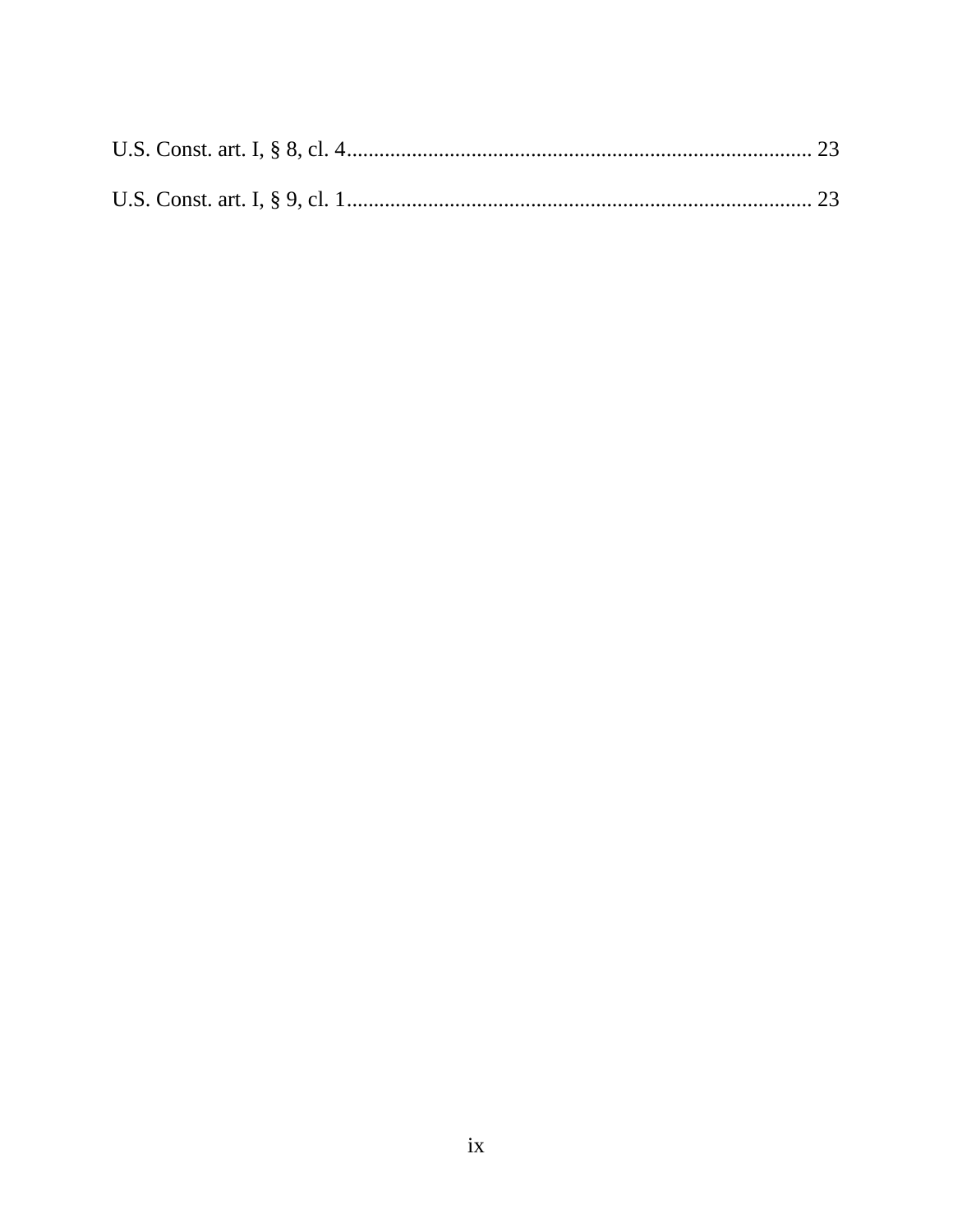#### **INTEREST OF AMICUS CURIAE**

The Immigration Reform Law Institute (IRLI) is a non-profit  $501(c)(3)$ public interest law firm dedicated to litigating immigration-related cases on behalf of, and in the interests of, United States citizens and legal permanent residents, and also to assisting courts in understanding and accurately applying federal immigration law. IRLI has litigated or filed *amicus curiae* briefs in a wide variety of cases, including *Wash. All. of Tech. Workers v. U.S. Dep't of Homeland Sec.*, 74 F. Supp. 3d 247 (D.D.C. 2014); *Save Jobs USA V. U.S. Dep't of Homeland Sec.*, No. 16-5287 (D.C. Cir. filed Sept. 28, 2016); *Matter of Silva-Trevino*, 26 I. & N. Dec. 99 (B.I.A. 2016); *Matter of C-T-L-*, 25 I. & N. Dec. 341 (B.I.A. 2010); and *In re Q- T- -- M- T-*, 21 I. & N. Dec. 639 (B.I.A. 1996).

IRLI submits this *amicus curiae* brief to assist this Court in understanding the comprehensive statutory scheme that undergirds the President's instant exercise of authority, and to show, against this backdrop, that Plaintiffs are exceedingly unlikely to succeed in their lawsuit.

#### **STATEMENT OF** *AMICUS CURIAE*

All of the parties in this case have communicated to *amicus curiae*, in writing, that they do not oppose the filing of this brief. No counsel for a party authored this brief in whole or in part and no person or entity, other than *amicus*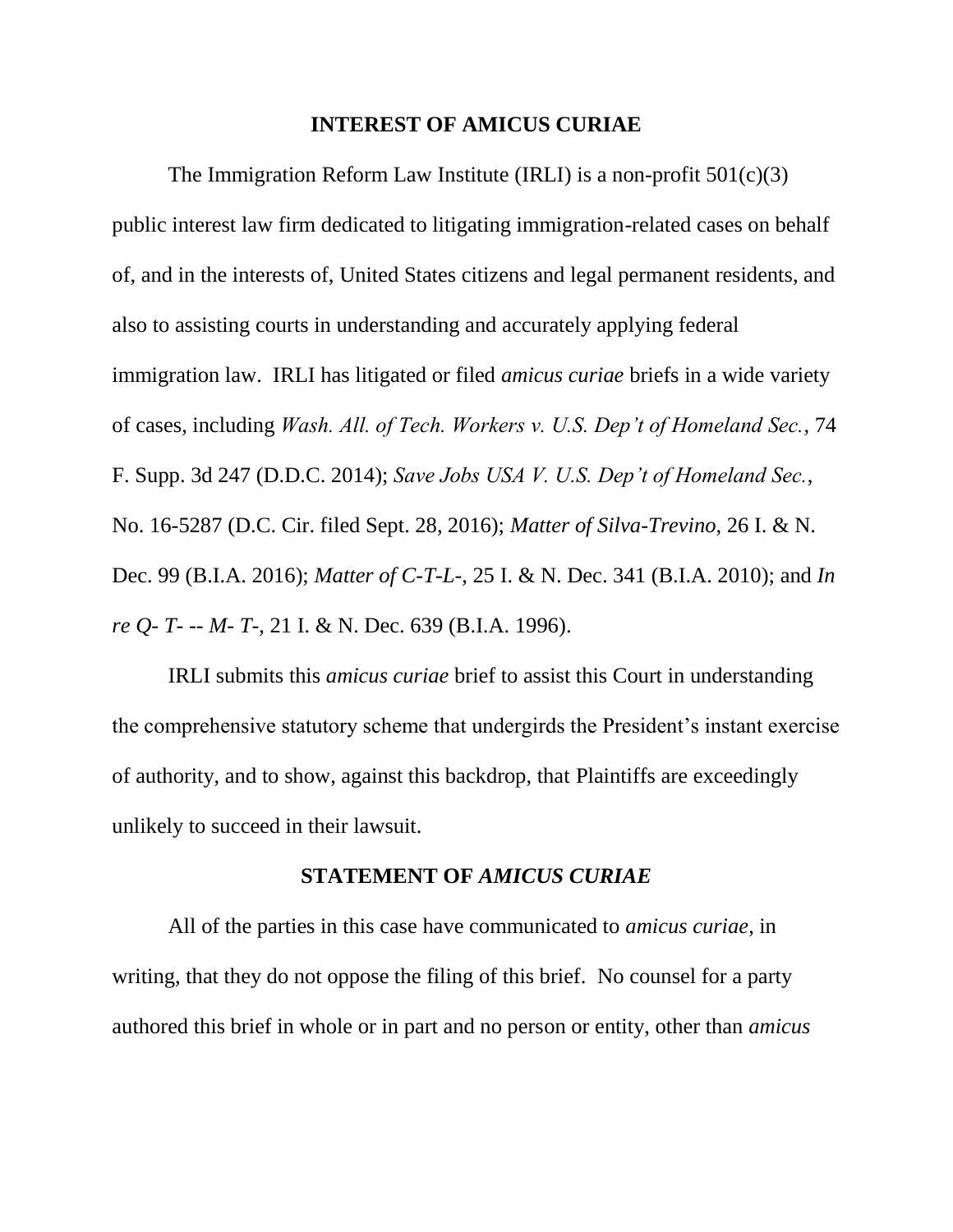*curiae*, its members, or its counsel, has contributed money that was intended to fund preparing or submitting the brief.

#### **INTRODUCTION**

To prevail in their motion for a temporary restraining order (TRO), Plaintiffs must show that they are likely to succeed on the merits of their claims. *Winter v. Nat. Res. Def. Council, Inc.,* 555 U.S. 7, 20 (2008). They have utterly failed to make that showing.

Aside from their constitutional claims, Plaintiffs argue that President Trump's March 6 Executive Order ("March 6 EO") both exceeds and violates his extremely broad statutory authority to regulate the admission of aliens into the United States. Plaintiffs' Brief in Support of their Motion for a TRO, Dc. No. 65-1 ("Pls' Br.") at 23-37. Both of these statutory arguments betray a fundamental misunderstanding of the comprehensive statutory scheme Congress has enacted in the Immigration and Nationality Act ("INA"). The INA, moreover, contains numerous sources of authority for the March 6 EO that Plaintiffs fail to discuss at all, or even acknowledge. These glaring defects make Plaintiffs highly unlikely to succeed on the merits of their statutory claims. In addition, because Plaintiffs' constitutional arguments, if successful, would invalidate wide swaths of a comprehensive statutory scheme Congress has enacted pursuant to its plenary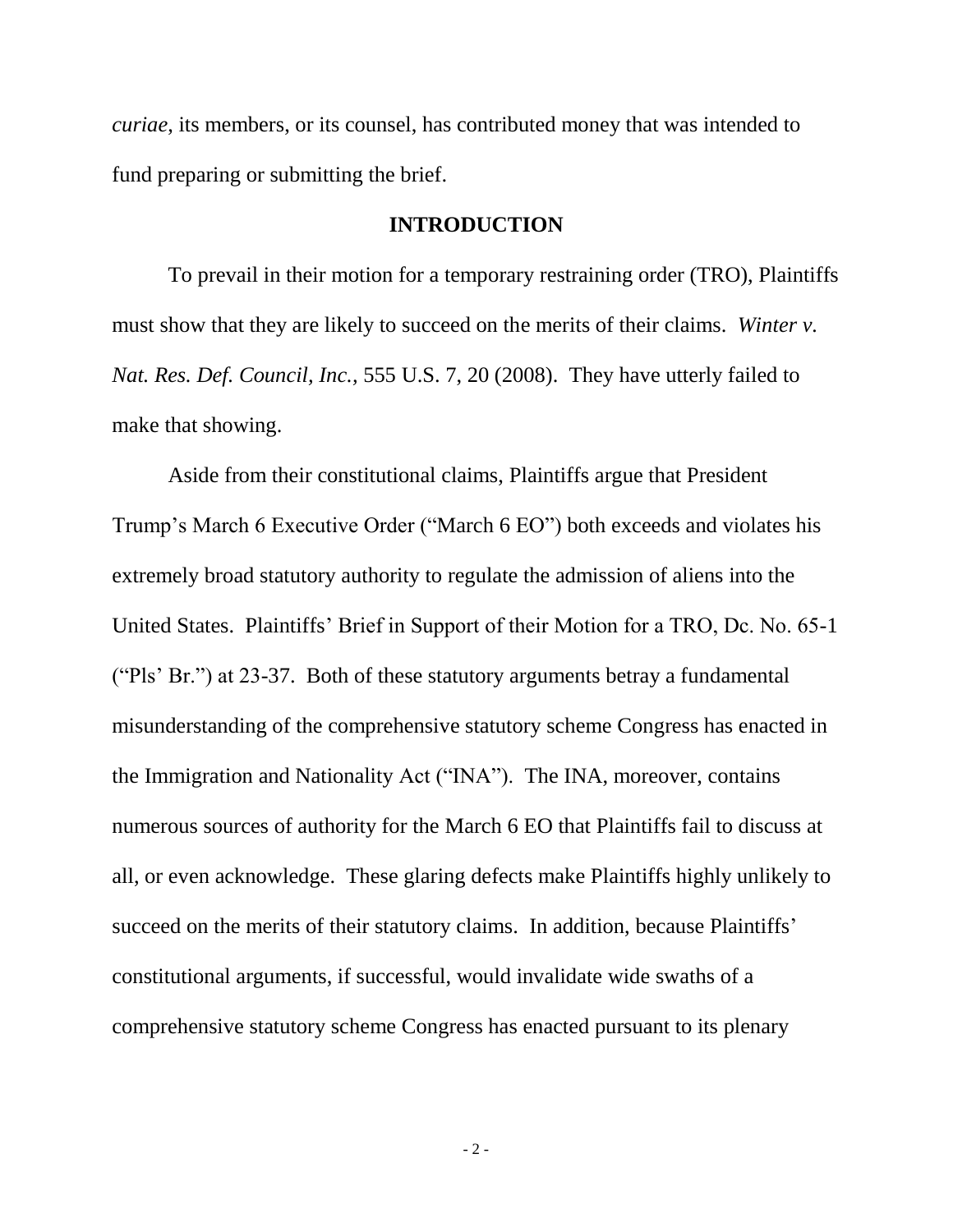authority over immigration, Plaintiffs also are highly unlikely to succeed on the merits of their constitutional claims.

#### **BACKGROUND**

During his campaign, President Donald Trump promised that he would focus on the country's national security and securing the safety of the American people. On January 27, 2017, President Trump kept that promise by signing Executive Order 13769 ("January 27 EO"). The January 27 EO's purpose is clear: the United States government would focus on "detecting individuals with terrorist ties and stopping them from entering the United States." The January 27 EO sought to ensure that those entering the United States did not "engage in acts of bigotry or hatred . . . or oppress Americans of any race, gender, or sexual orientation."

On January 30, 2017, the state of Washington filed suit in the Western District of Washington. The state of Hawai'i then brought the present action on February 3, 2017, for Declaratory and Injunctive Relief against the January 27 EO. Prior to the adjudication of the present case, the Western District of Washington granted the state of Washington's temporary restraining order. The Government then requested a stay of the Western District of Washington's order in the Ninth Circuit, but the stay was denied on February 9, 2017.

On March 6, 2016, President Trump signed a new executive order entitled "Protecting the Nation from Foreign Terrorist Entry into the United States." The

- 3 -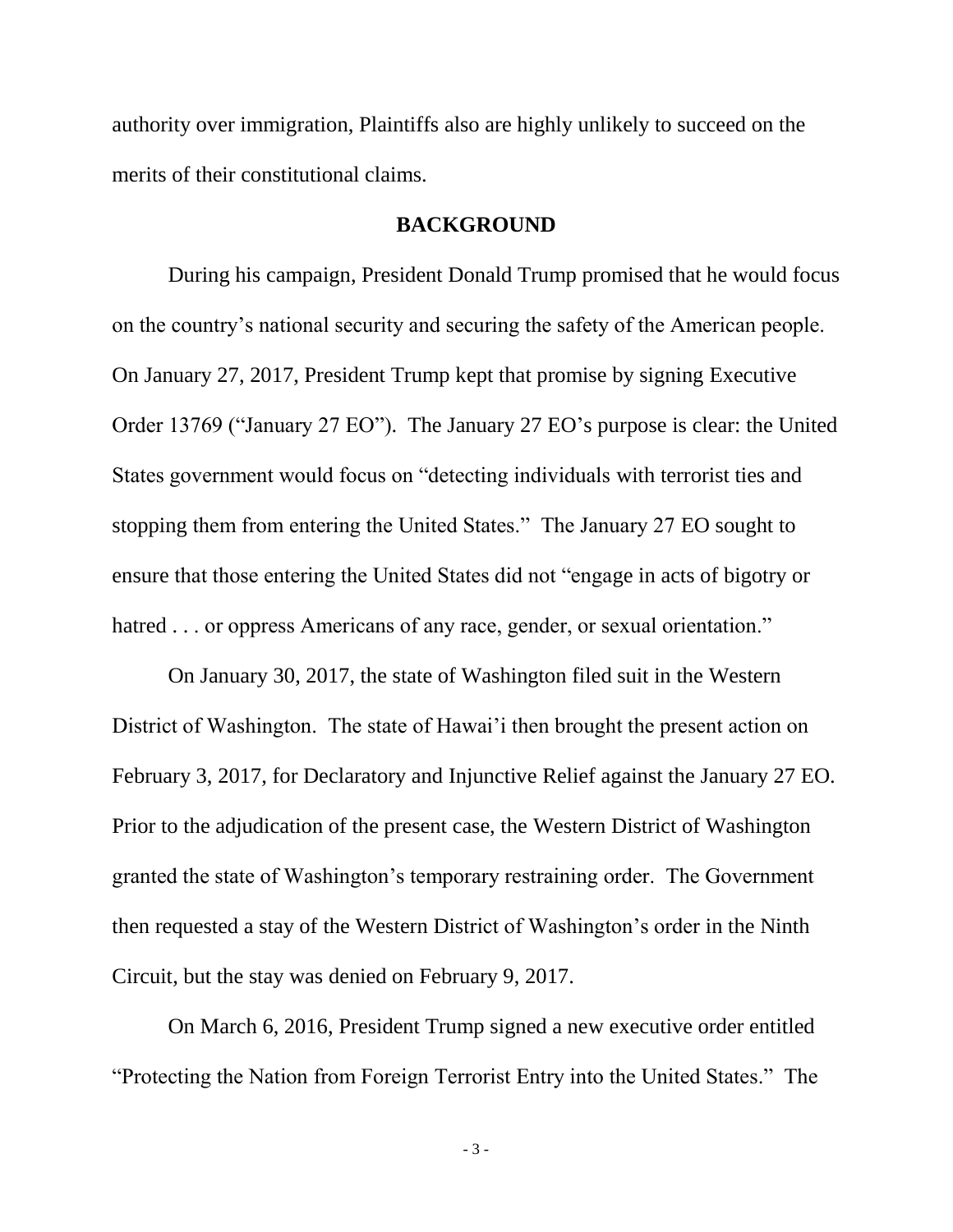March 6 EO revoked the January 27 EO in order to clarify and narrow the categories of aliens affected. The March 6 EO prioritized the safety of Americans by hoping to improve the "screening and vetting protocols and procedures associated with the visa-issuance process and USRAP [the United States Refugee Admission Program]." Second Am. Compl. Ex 1, at 2.

The March 6 EO identified characteristics of six countries that demonstrate that their nationals, if admitted to the United States, pose an enhanced risk to our nation's security, including being designated a state sponsor of terrorism; containing active combat zones that make it impossible to provide security against extremist groups; providing terrorists a safe haven; and (combined with conditions such as the foregoing) having such a chaotic governmental structure that background checks on would-be entrants to the United States are extremely difficult or impossible to conduct. *Id.* at 4-5. President Trump directed a review of what additional information would be needed to adjudicate applications by nationals from these countries to ensure "that the individual is not a security or public-safety threat." *Id.* at 6.

The March 6 EO also recognized that terrorists have used the refugee programs of other nations to commit acts of terror. *Id.* at 3. To ensure that such heinous acts are not committed on U.S. soil, the March 6 EO directed the review of USRAP to ensure those who seek admission to our country as refugees do not pose

- 4 -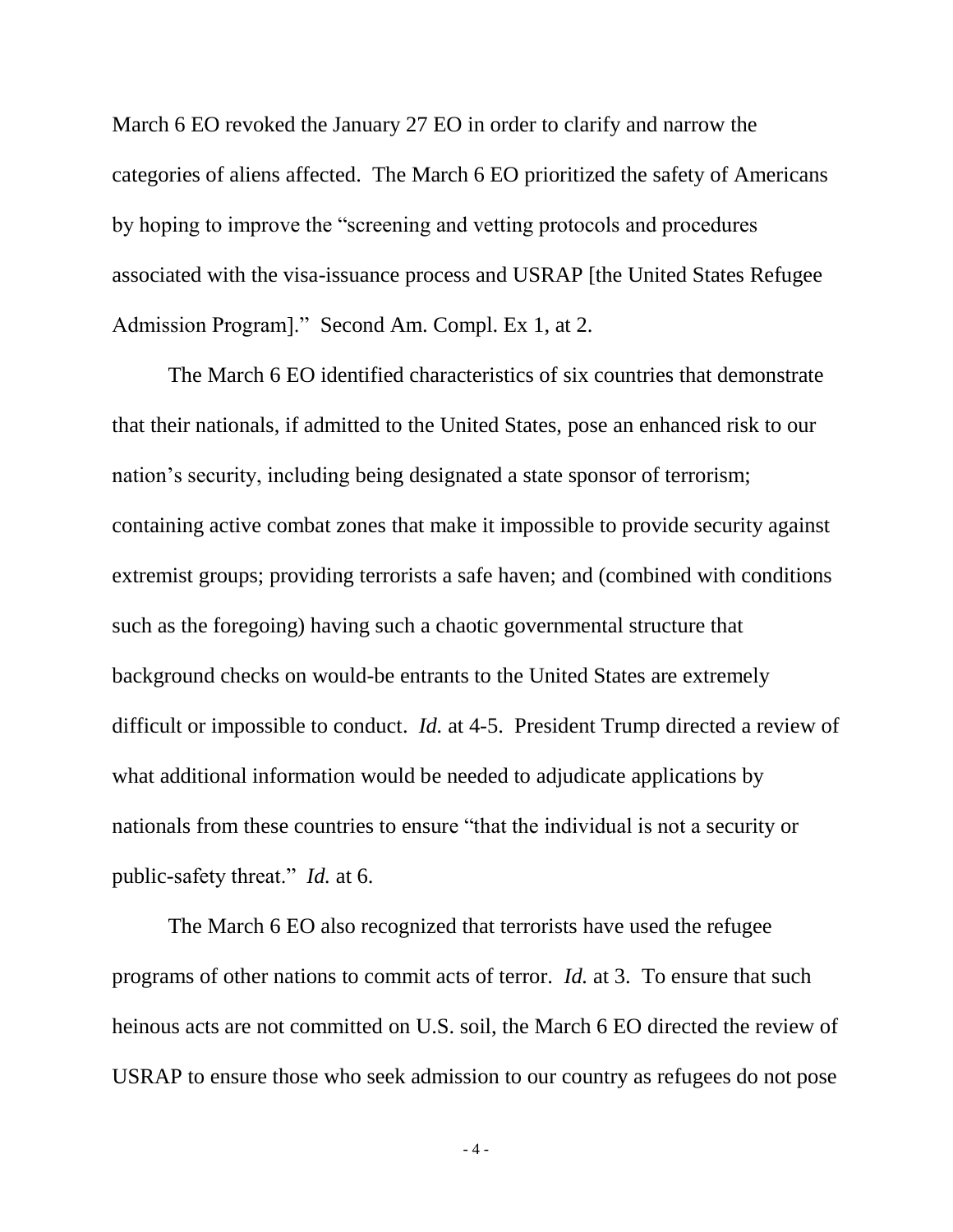a threat to the security and well-being of our citizens. *See id.* at 10-11. The March 6 EO becomes effective at 12:01 am, eastern daylight time on March 16, 2017. In response to the March 6 EO the state of Hawai'i amended its complaint and filed a motion for a temporary restraining order against it on March 8, 2017.

#### **ARGUMENT**

### I. THE MARCH 6 EXECUTIVE ORDER DOES NOT CONFLICT WITH EITHER THE IMMIGRATION AND NATIONALITY ACT OR THE ADMINISTRATIVE PROCEDURE ACT.

Plaintiffs allege that the March 6 EO, "together with statements made by Defendants concerning their intent and application, discriminate on the basis of race, nationality, place of birth, and/or place of residence in the issuance of visas" in violation of 8 U.S.C.  $\frac{8}{9}$  1152(a)(1)(A), INA 202(a)(1), which "prohibits discrimination in the issuance of immigrant visas on the basis of race, nationality, place of birth, or place of residence." Amended Complaint, Doc. No. 64, ¶¶ 127-31. This is the only specific immigration *statute* which Plaintiffs allege has been violated by the provisions of the March 6 EO.

As a general matter, Plaintiffs' contention that Congress's shift from national origin-based immigration quotas in 1965 was meant to bind the President's hands in a situation such as this – where nationals of certain countries, taken at random, have an enhanced likelihood of being terrorists dedicated to the indiscriminate killing of Americans, and where conditions in those countries make

- 5 -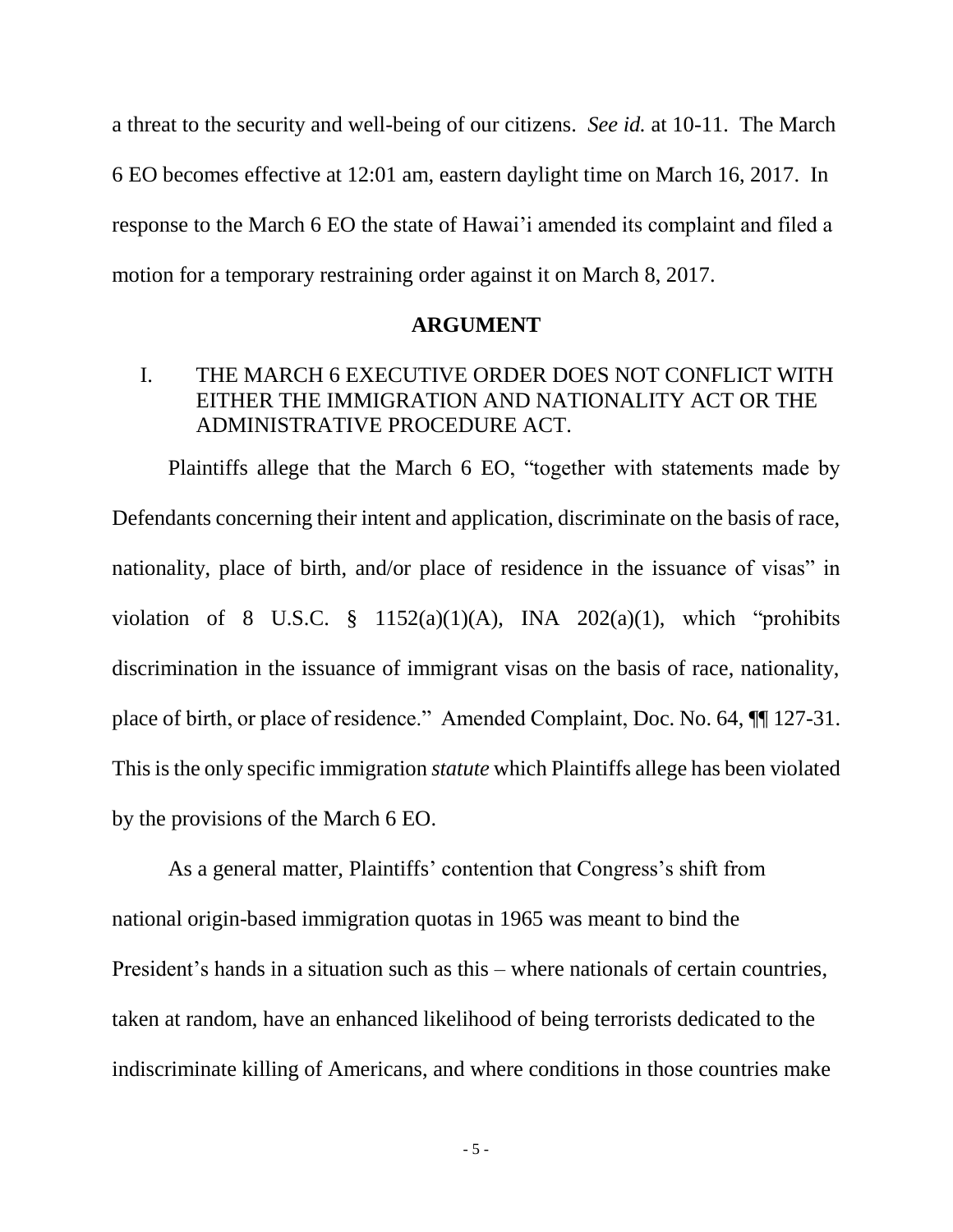background checks on applicants for entry extremely difficult or impossible – is extremely implausible. Indeed, it was to meet just such then-unforeseen situations as the present one that Congress gave the President such textually-unrestricted power to exclude classes of aliens in the national interest.

Furthermore,  $\S 1152(a)(1)(A)$  only applies to visa petitioners who have sought *immigration status* under INA § 204. Also, Plaintiffs have ignored that § 1152(a)(1)(A), by its terms, exempts multiple large and varied classes of aliens from its statutory anti-discrimination protections. These exempted alien classifications include, *inter alia*, LPRs who are designated special immigrants ("section[]  $101(a)(27)$ "<sup>1</sup>), immediate relatives ("section ...  $201(b)(2)(A)(i)$ ), family and employment-based allocation preferences and diversity visa beneficiaries ("section … 203"), and aliens barred by restrictions based on per country quotas ("paragraph 2"). Plaintiff Elshikh claims to be harmed by discrimination against his Syrianorigin wife. However, her Syrian national mother is in the process of applying for an immigrant visa as an immediate relative – a classification excluded from  $\S$ 1152(a)(1)(A) protection. Amended Complaint,  $\P$  25-27, 85-87. Disparities in immigrant visa issuance based on religion that might constitute a "disparate impact"

 $\overline{a}$ 

<sup>&</sup>lt;sup>1</sup> INA § 101(a)(27)(A) ("Definitions"), codified at 8 U.S.C. § 1101(a)(27)(A), designates "an immigrant, lawfully admitted for permanent residence, who is returning from a temporary visit abroad" as a "special immigrant."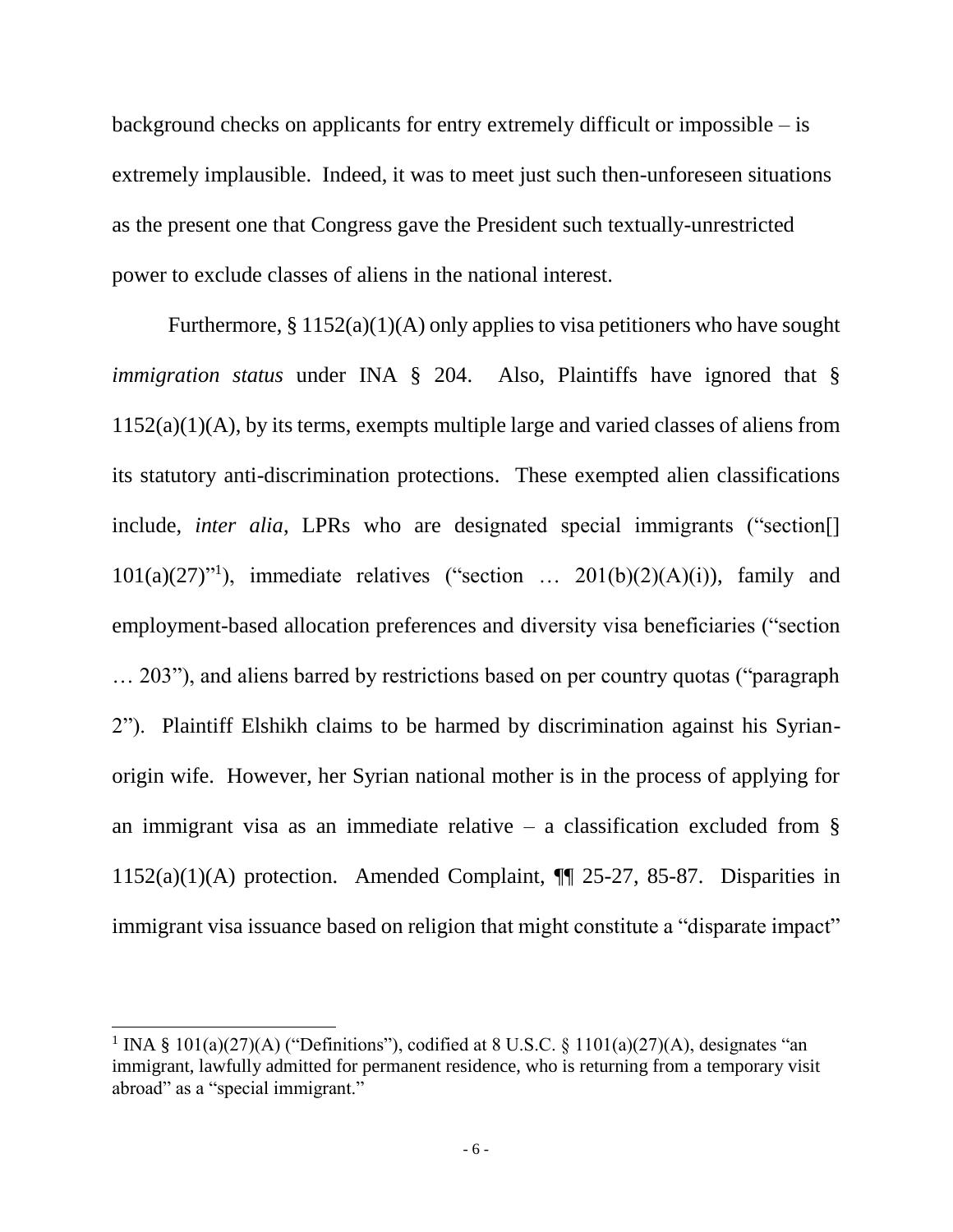if applied to citizens in the domestic context are also exempted by the omission of the word "religion" from the anti-discrimination rule.<sup>2</sup>

Next, Plaintiffs alleged generally that in implementing sections 2 and 6 of the March 6 EO, defendants "have exceeded their statutory authority, engaged in nationality and religion-based discrimination, and failed to vindicate statutory rights guaranteed by the INA," and thus "acted arbitrarily and capriciously" in violation of the Administrative Procedure Act. Amended Complaint, *¶¶* 137-41. This APA claim is non-justiciable. The APA does not provide a cause of action, "to the extent that there is involved a … foreign affairs function of the United States, or where agency action is committed to agency discretion by law."  $5 \text{ U.S.C.}$  §§  $553(a)(1)$ , 701(a)(2).

Also, § 701(a)(2) of the Administrative Procedure Act precludes judicial review where agency action is committed to agency discretion by law. The strong presumption of reviewability under the APA notwithstanding, *see Abbott Labs. v. Gardner*, 387 U.S. 136, 140 (1967), agency action is committed to the agency's discretion and unreviewable when "statutes are drawn in such broad terms that in a given case there is no law to apply," *Citizens to Preserve Overton Park, Inc. v. Volpe*,

l

 $2$  For example, the 2008 National Defense Appropriations Act designates Iraqi members of a religious or minority community that has been identified by the Secretary of State as a persecuted group and whose members have immediate relatives or family-preference relatives in the United States as refugees eligible for priority (P-2) visa processing. This would also be prohibited discrimination under Plaintiff's theory of the case. *See* P.L. 110-181, title XII, subtitle C, §1243 (2009).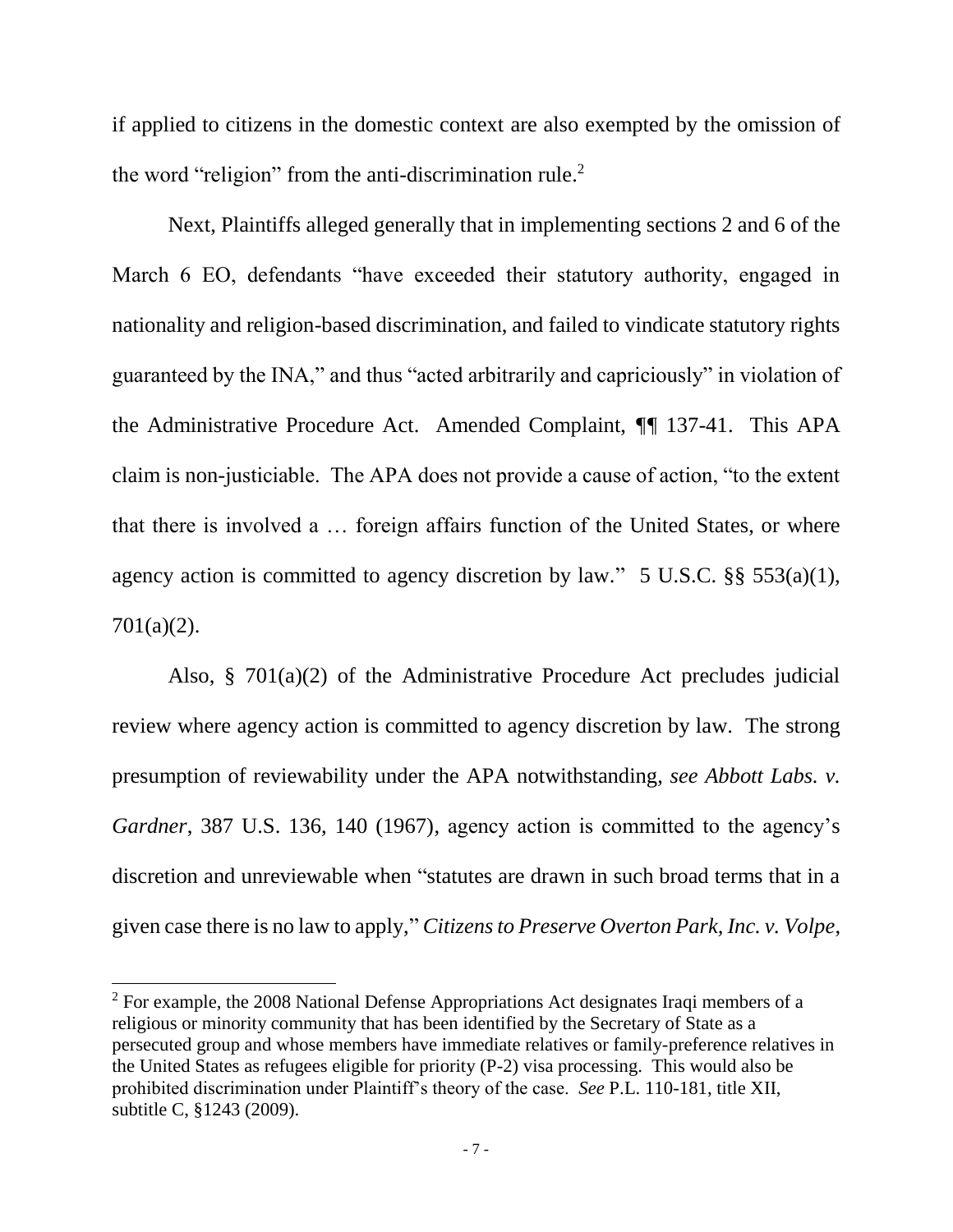401 U.S. 402, 410, (1971), or there is "no meaningful standard against which to judge the agency's exercise of discretion." *Id.*

Neither  $\S 1152(a)(1)(A)$  nor any of the statutes governing the suspension of entry or the revocation of visas summarized *infra* imposes any such limitations on the discretion offered the President, including discretion exercised by his Secretaries of Homeland Security or State. *See e.g.* 8 U.S.C. §§ 1182(f), 1185(a), 1201(i). Rather, they explicitly confer the widest discretion.

Similarly, while the APA generally requires notice and comment before implementation of a federal action, 5 U.S.C. § 553, in this case the proclamation clearly falls under not one but two statutory exemptions to the notice and comment rule; the "good cause" and "foreign affairs function" exceptions to these APA requirements. *See* 5 U.S.C. §§ 553(a)(1), 553(b)(3)(B). The exemptions reflect the maxim of international law that the "power to exclude aliens is inherent in sovereignty, necessary for maintaining normal international relations and defending the country against foreign encroachments and dangers – a power to be exercised exclusively by the political branches of government." *Kleindienst v. Mandel*, 408 U.S. 753, 765, (1972) (quoting *The Chinese Exclusion Case*, 130 U.S. 581, 609, (1889)). Plaintiffs are thus unlikely to succeed on their procedural claim that defendants "did not follow the rulemaking procedures required by the APA…" *See* Amended Complaint, *¶¶* 142-48.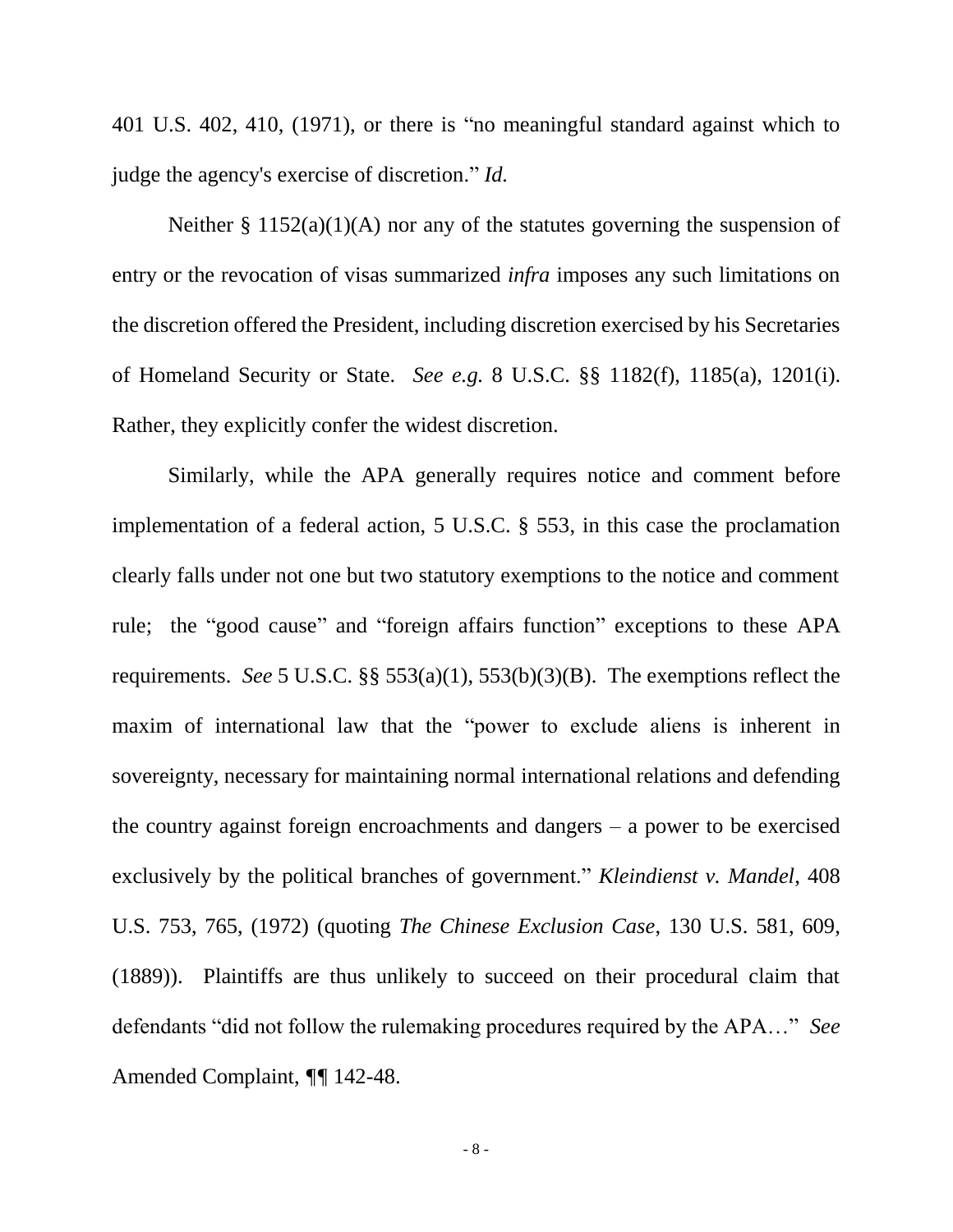## II. A COMPREHENSIVE STATUTORY SCHEME CONFERS BROAD POWER ON THE PRESIDENT TO PROMULGATE THE MARCH 6 EXECUTIVE ORDER.

The INA is "the comprehensive federal statutory scheme for regulation of immigration and Nationality." *De Canas v. Bica*, 424 U.S. 351, 353 (1976). These immigration provisions constitute an integral statutory scheme. *See K-Mart Corporation v. Cartier*, 486 U.S. 281 (1988) (the language of a statute should be construed with regard to the wording and design of the statute as a whole); *United States v. Hockings*, 129 F.3d 1069, 1071 (9th Cir. 1997) (same). In the INA, Congress has exercised its plenary authority to delegate enforcement of the comprehensive system of federal immigration laws.

> A. General INA provisions authorize presidential action by proclamation to suspend and restrict the entry of any alien under the dual visa and admission stages of lawful entry.

The general rules setting forth executive authority delegated by Congress to the President to restrict the entry or reentry of any alien are found in six interrelated general provisions of the INA:

- (1) INA § 215 (a)(1) ("Travel Control of Citizens and Aliens" / "Restrictions and Prohibitions"),
- (2) INA § 212(f) ("Excludable Aliens"/ "Suspension of entry or imposition of restrictions by President"),
- (3) INA  $\S 235(a)(1)$  ("Inspection by Immigration Officers" / "Aliens" treated as applicant for admission"),
- (4) INA § 221(h) ("Issuance of Visas" / "Nonadmission upon arrival"),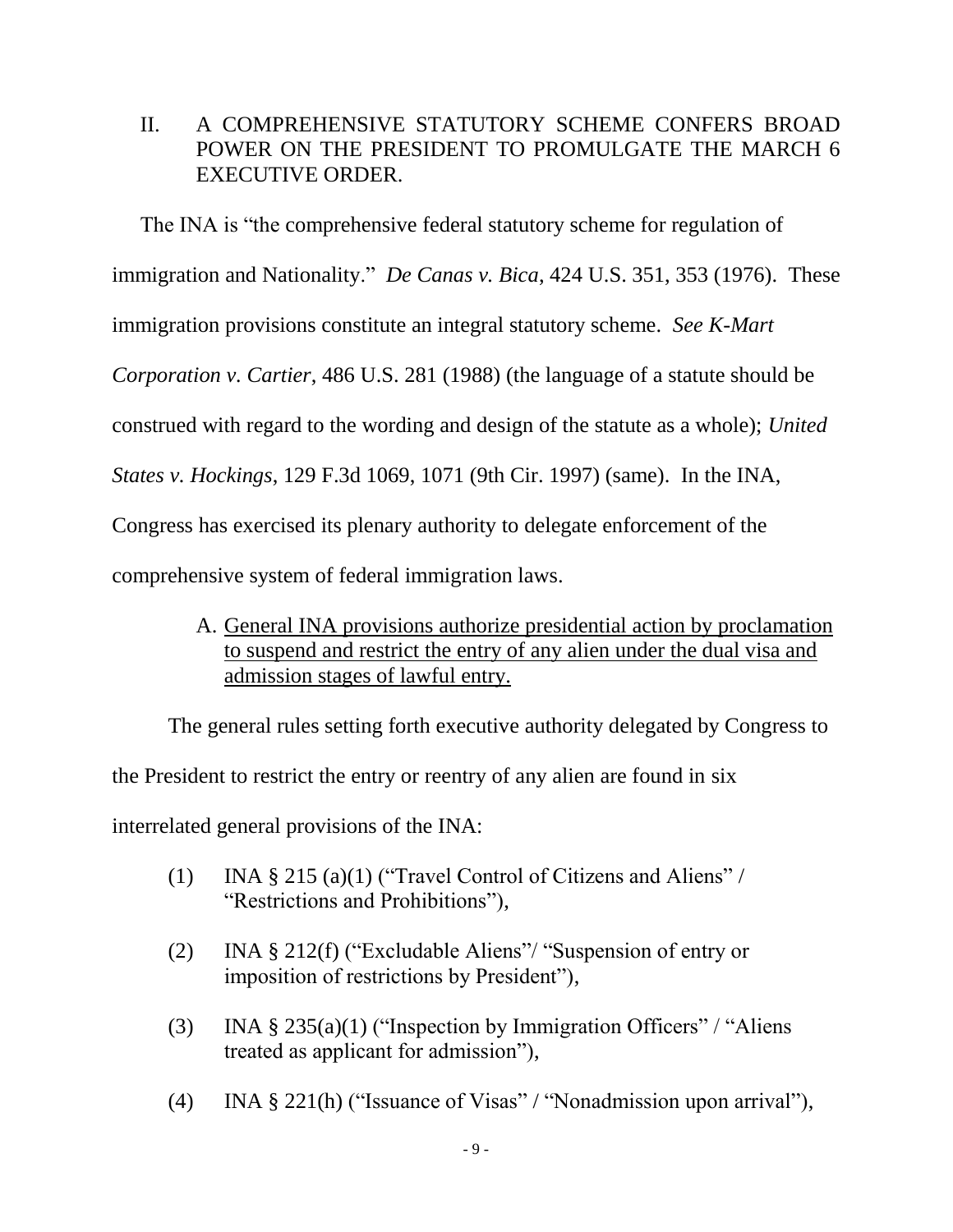- (5) INA § 212(a)(7) ("Excludable Aliens" / "Documentation Requirements"), and
- (6) INA § 221(i) ("Issuance of Visas" / "Revocation of visas or documents").

The first general rule undergirding the EO is INA  $\S 215$  (a)(1), a sweeping general exercise of congressional plenary power. 8 U.S.C. § 1185(a)(1). In relevant part, INA  $\S 215$  (a)(1) makes it "unlawful for any alien ... to enter or attempt … to enter the United States except under such reasonable rules, regulations, and orders, and subject to such limitations as the President may prescribe." Both the rescinded and current EOs are clearly "order[s]" from the President that include multiple "limitations" on the legal capacity of certain aliens "to enter the United States." Since the enactment of the Illegal Immigration Reform and Immigrant Responsibility Act ("IIRIRA"), Pub. L. 104-208, 110 Stat. 3009-546 (1996), however, the term "entry" has been replaced with the term "admission." 8 U.S.C. § 1101(a)(13). IIRIRA made millions of aliens unlawfully present in the United States excludable: "An alien present in the United States without being admitted or paroled, or who arrives in the United States at any time or place other than as designated by the Attorney General, is inadmissible." INA §  $212(a)(6)(A)(i)$ .

There is a long modern history of presidential use of  $\S 215(a)(1)$ . For example, in 1979 President Jimmy Carter issued an executive order applying entry

- 10 -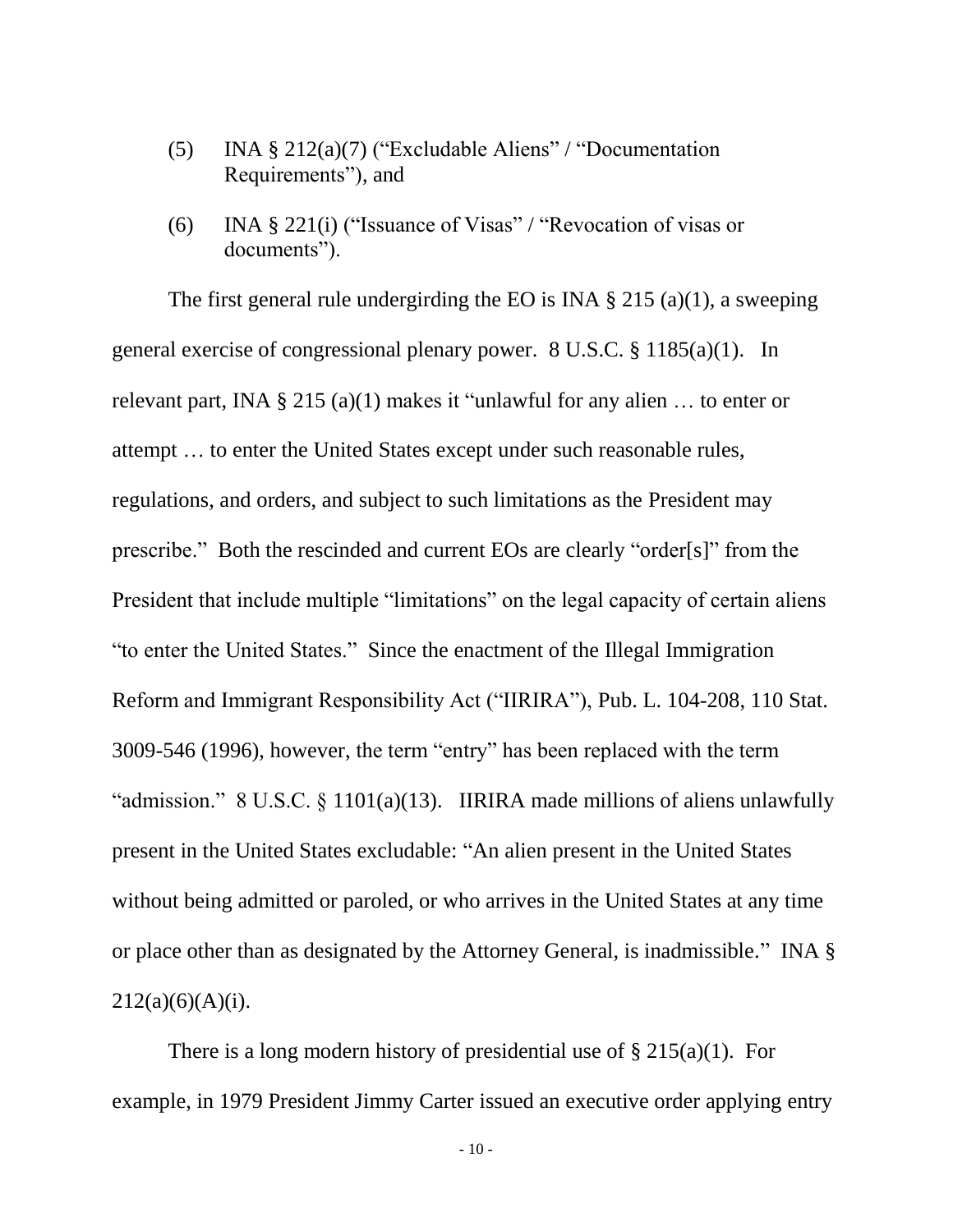restrictions only on "Iranians." EO 12172, Delegation of Authority With Respect to Entry of Certain Aliens Into the United States. <sup>3</sup> EO 12172, along with a subsequent April 1980 EO that expanded the presidential exclusion action by removing a limitation that the original EO applied only to "Iranians *holding nonimmigrant visas*"; both were expressly implemented pursuant INA § 215. 4

The second general rule, INA § 212(f), is a sweeping plenary act by Congress delegating to the President the authority to "suspend the entry of any aliens or any class of aliens" by "proclamation." 8 U.S.C. § 1182(f), *Mow Sun Wong v. Campbell*, 626 F.2d 739, 743 (9th Cir. 1980). Suspension of entry may occur "whenever the President finds that [such] entry would be detrimental to the interests of the United States" and continue "for such period as he may deem necessary." Section 212(f) was enacted as part of the 1952 Immigration and Nationality Act ("INA").

 $\overline{a}$ 

<sup>&</sup>lt;sup>3</sup> "By virtue of the authority vested in me as President by the Constitution and laws of the United States, including the Immigration and Nationality Act, as amended, 8 U.S.C. § 1185 and 3 U.S.C. § 301, it is hereby ordered as follows: SECTION 1-101. Delegation of Authority. The Secretary of State and the Attorney General are hereby designated and empowered to exercise in respect of Iranians holding nonimmigrant visas, the authority conferred upon the President by *section 215(a) (1) of the Act of June 27, 1952 (8 U.S.C. § 1185),* to prescribe limitations and exceptions on the rules and regulations governing the entry of aliens into the United States. SEC. 1—102. Effective Date. This order is effective immediately. JIMMY CARTER, The White House, November 26, 1979. [Filed with the Office of the Federal Register, 10:45 a.m. November 27, 1979]."

<sup>&</sup>lt;sup>4</sup> EO 12206, Amendment of Delegation of Authority With Respect to Entry of Certain Aliens Into the United States (Apr. 7, 1980).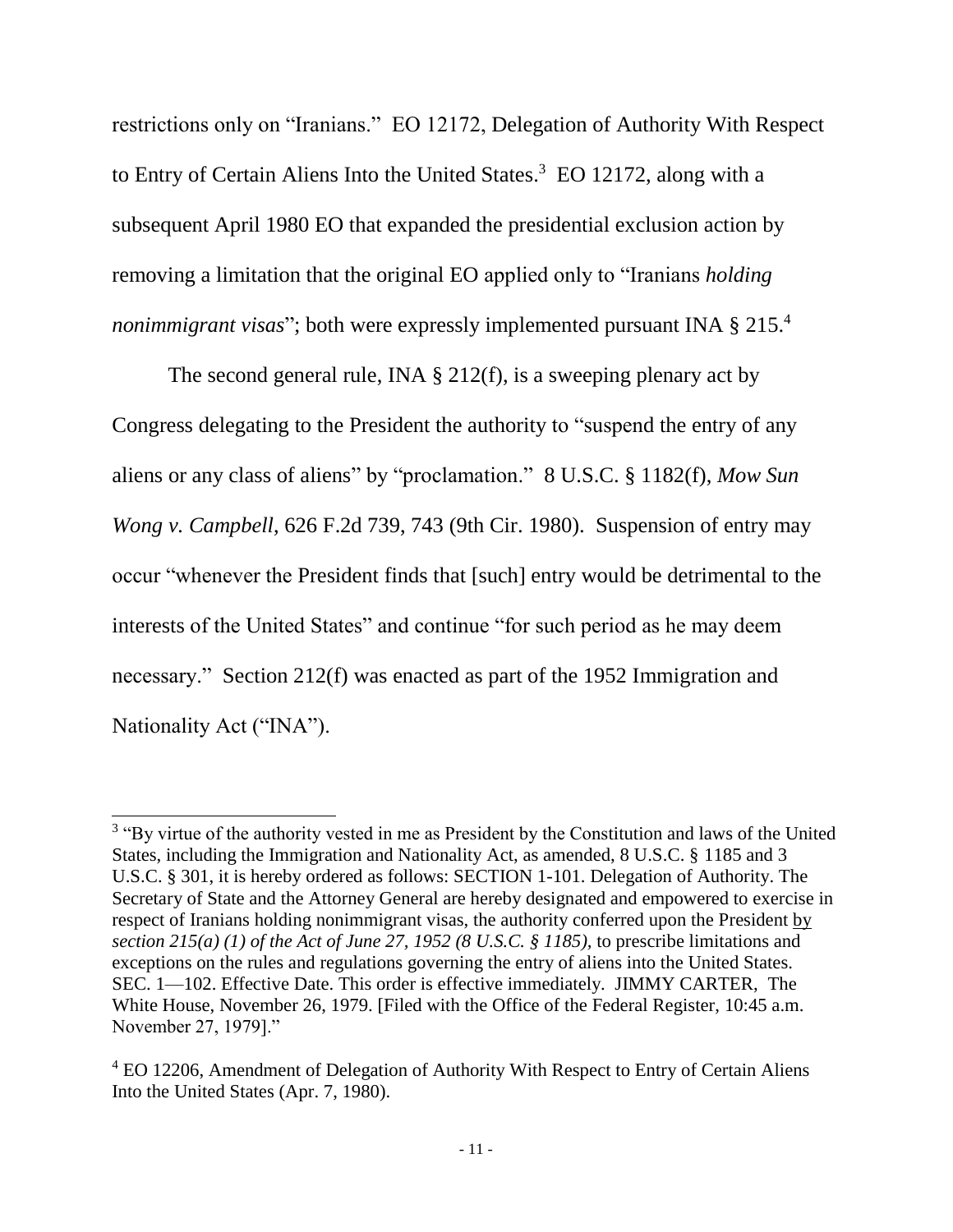The legislative history supports a finding that its scope was intentionally broad. *See* H.R. Rpt. 1365, 82d Cong., 2d Sess., at 53 (Feb. 14, 1952) ("The bill vests in the President the authority to suspend the entry of all aliens if he finds that their entry would be detrimental to the interests of the United States, for such period as he shall deem necessary."). As with § 215, since 1996 the meaning of "entry" in § 212(f) has also been changed by the repeal of the entry definition and its replacement with "admission."

While the suspension of entry authority only applies to entry "as immigrants" or nonimmigrants," § 212(f) further authorizes the President to "impose on the entry of aliens any restrictions he may deem to be appropriate." 8 U.S.C. § 1182(f). So long as those "restrictions" do not constitute a suspension of *all* admissions for the affected class, this restriction authority thus applies on its face to *any* entry, and to classes of aliens who are not immigrants or nonimmigrants.

To date, no court has identified any limits on Presidential § 212(f) proclamation authority. In none of the approximately 43 uses of § 212(f) proclamation authority between the Reagan and Obama administrations documented by the Congressional Research Service, has any court ever questioned the discretion of the president to make the prerequisite finding for a § 212(f) proclamation – that the entry of the disfavored aliens would be "detrimental to the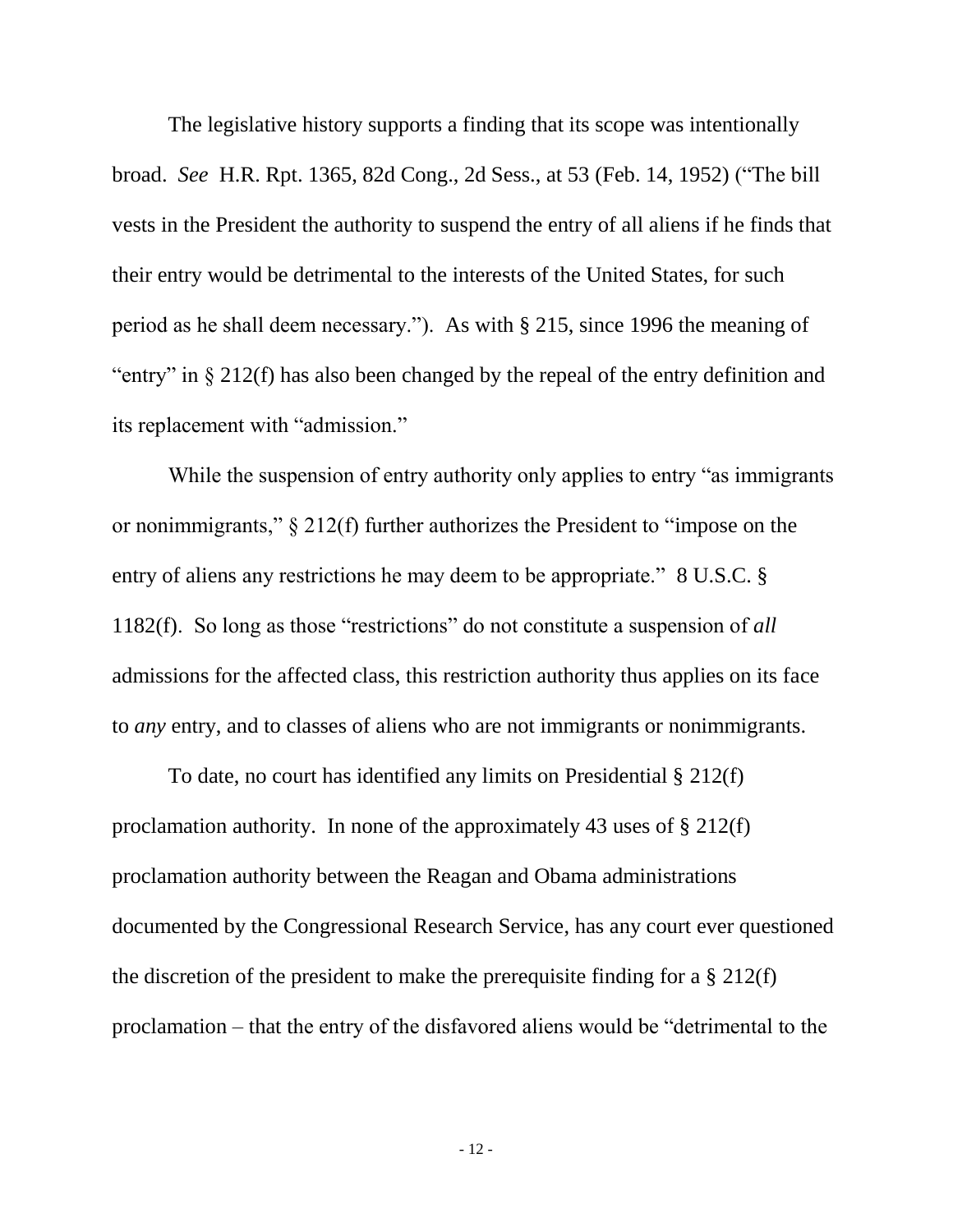interests of the United States." 8 U.S.C. § 1182(f); Manuel, K.M., *Executive Authority to Exclude Aliens: In Brief*, Table 1, CRS (Jan. 23, 2017).

The only Supreme Court case to address the scope of the § 212(f) proclamation power held that Executive Order 12807 (effective June 1, 1992) (suspending the entry of aliens coming to the United States by sea without required documentation) was authorized pursuant to § 212(f) and did not conflict with U.S. obligations towards refugees under the INA or the United Nations Convention Relating to the Status of Refugees. *Sale v. Haitian Centers Council Inc.*, 509 U.S. 155, 172 (1993) ("The 1981 and 1992 Executive Orders expressly relied on statutory provisions [§212(f)] that confer authority on the President to suspend the entry of 'any class of aliens' or to 'impose on the entry of aliens any restrictions he may deem to be appropriate.'") That Order had "suspend[ed] the entry" of aliens fleeing Haiti, and ordered interdiction at sea and direct repatriation only for Haitian nationals, without affording them an opportunity to raise claims for asylum or withholding of removal.

Prior to the *Sale* decision, the Eleventh Circuit had upheld the President's exercise of §212(f) authority under a 1981 executive order suspending entry through interdiction referenced by the Supreme Court in Sale. *Haitian Refugee Center Inc. v. Baker*, 953 F.2d 1498 (11th Cir 1992). Section 212(f) "clearly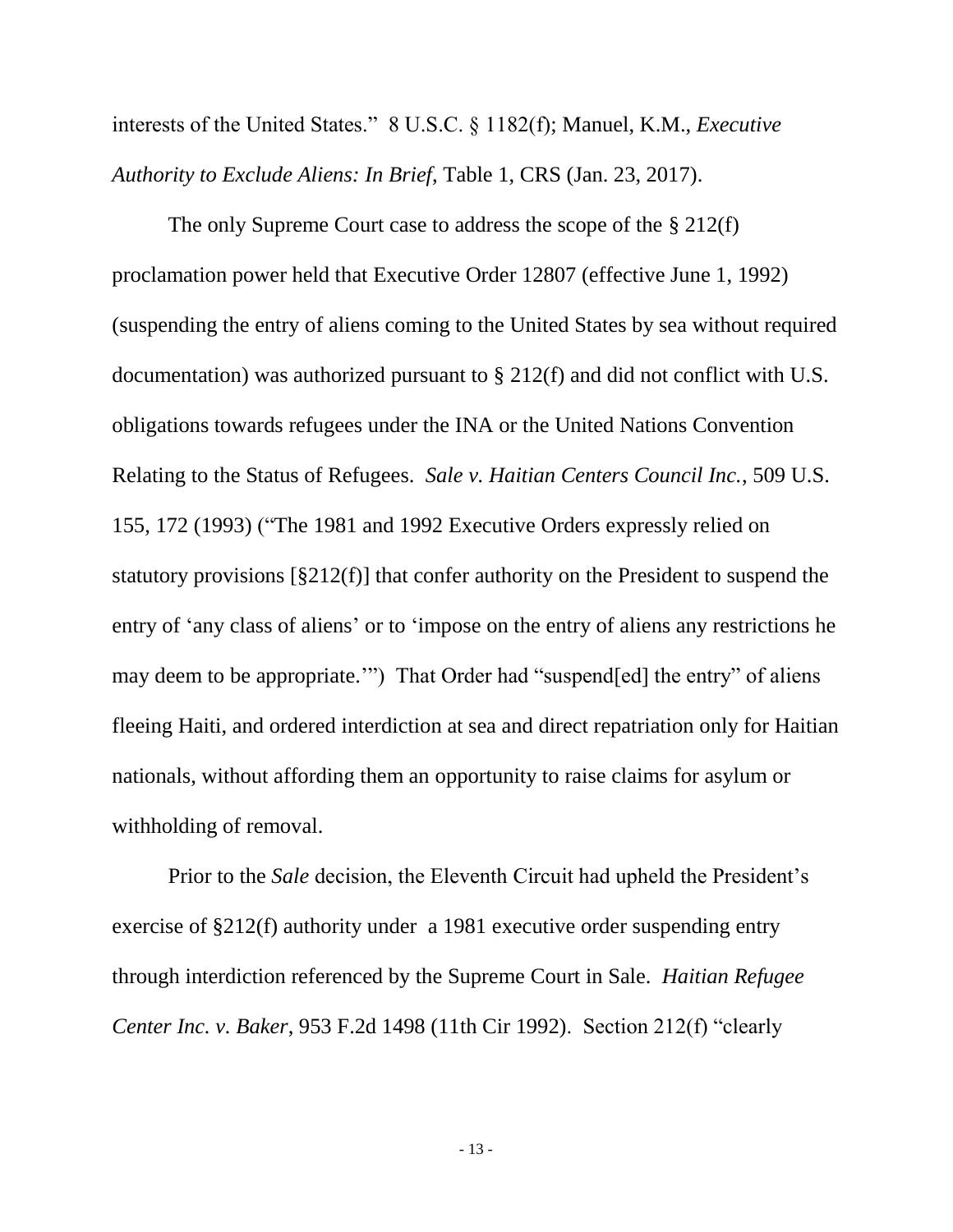grants the President broad discretionary authority to control the entry of aliens into the United States." *Id.* at 1507.

In the Ninth Circuit, the U.S. District Court for the Northern District of California similarly emphasized the breadth of the executive's power over entry under § 212(f) in a post-IIRIRA 1996 decision, stating,

The exclusion of aliens is a fundamental act of sovereignty. The right to do so stems not alone from legislative power but is inherent in the executive power to control the foreign affairs of the nation. When Congress prescribes a procedure concerning the admissibility of aliens, it is not dealing alone with a legislative power. It is implementing an inherent executive power.

*Encuentro del Canto Popular v. Christopher,* 930 F. Supp. 1360, 1365 (N.D. Cal.

1996) (citing *Knauff v. Shaughnessy*, 338 U.S. 537 (1949)).

At the agency level, the Department of State has construed the application of § 212(f) proclamations over departmental functions to be very broad. The State Department's Foreign Affairs Manual considers § 212(f) proclamations as giving the Secretary "authority to identify individuals covered by the presidential proclamation and waive its application for foreign policy or other interests." 9

FAM 302.11-3(B)(1).

Although the § 212(f) proclamation power expressly applies to "any class of aliens as immigrants or nonimmigrants," there may be an effective limitation on its application to lawful permanent resident aliens (LPRs). When IIRIRA enacted the admission definition at INA  $\S$  101(a)(13), it also carved out a set of exceptions to

- 14 -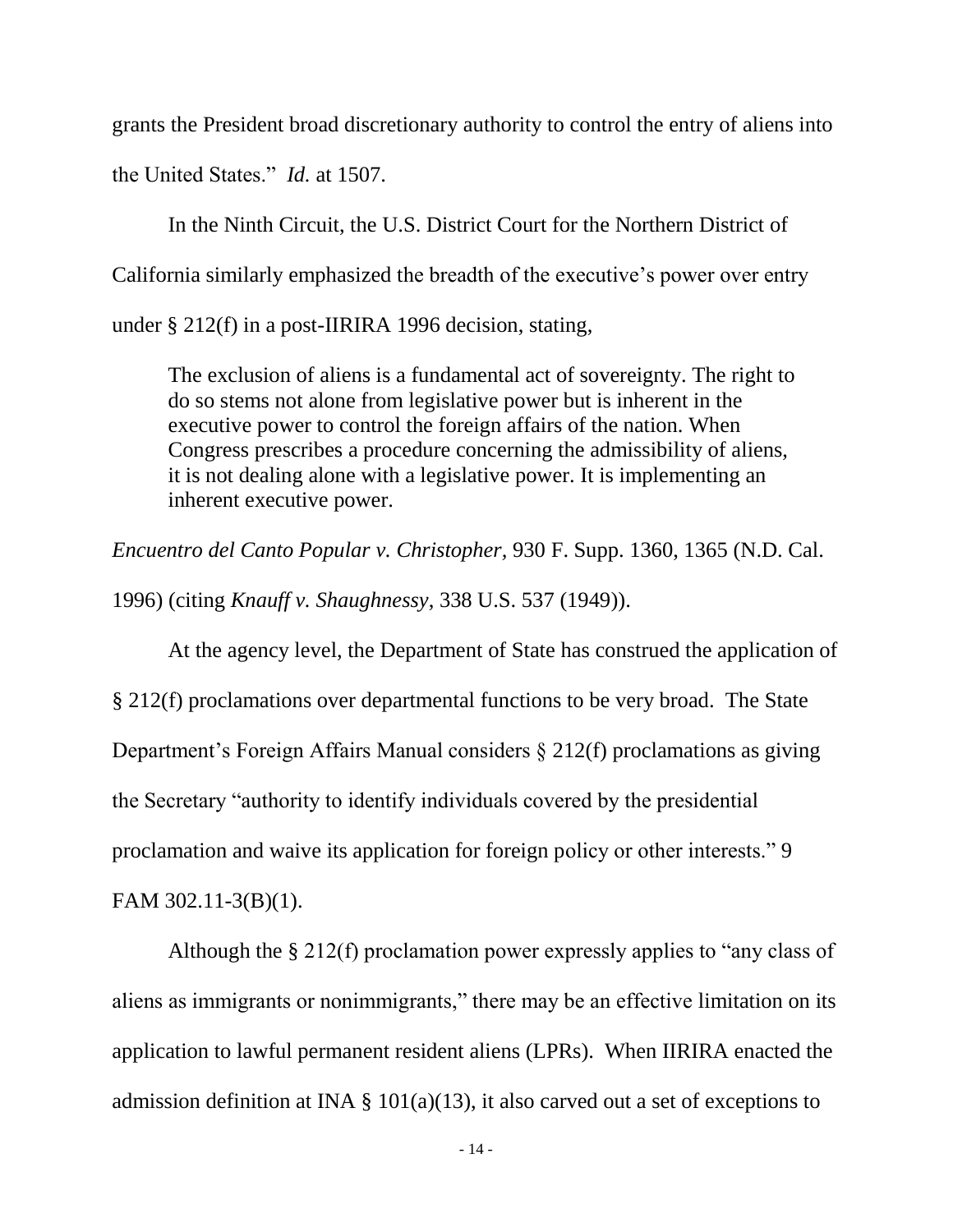the requirement for mandatory inspection (as "applicants for admission" under INA 235(a)) applicable to most LPRs returning from a visit abroad of less than 180 days. *See* 8 U.S.C. § 1101(a)(13)(C). The exceptions are relatively narrow, however, as aliens with immigrant visas who apply for admission for the first time are not yet LPRs, and thus remain subject to the presidential proclamation powers in both INA  $\S 212(f)$  and  $\S$  INA 215.

In any case, Section 3 of the March 6 EO, unlike rescinded EO 13769, expressly excludes "any" LPR from its coverage.

Next, Congress has mandated not one but two overlapping statutory processes for the regulation of entry. Issuance of a visa only enables an alien to appear at a port of entry for inspection, and to prove his right to admission, if any. *U.S. ex rel. Strachey v. Reimer*, 101 F.2d 267, 269 (2d. Cir. 1939). This dual character of the entry process is implemented by a third general provision, INA §  $235(a)(1)$ . Section §  $235(a)(1)$  mandates that every alien "who arrives in the United States … shall be deemed for purposes of this Act an applicant for admission." 8 U.S.C. § 1225(a)(1). Closely related is INA § 212(a)(7), a fourth general rule that any applicant for admission who is not in possession of a "valid" visa, or has not been granted a waiver from these documentary requirements, is inadmissible. 8 U.S.C. § 1182(a)(7). Related INA § 235(b)(7) further mandates that arriving aliens are "to be removed from the United States without further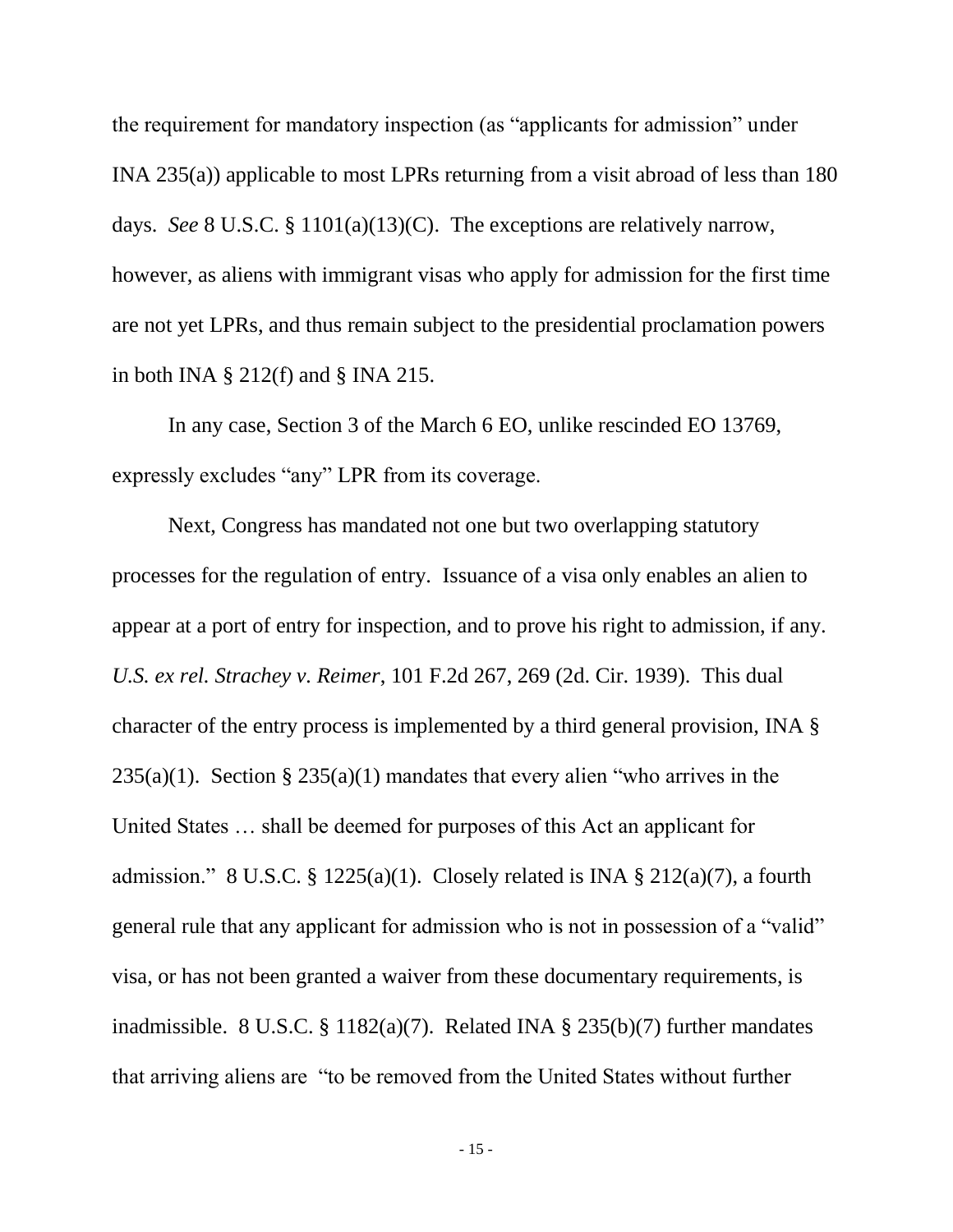hearing" if they are inadmissible for failure to comply with the documentation requirements in INA  $\S 212(a)(7)$  – for example, possession of a valid passport and visa.

These provisions confirm the two-stage nature of alien entry; travel to a port of entry under a visa issued by the Department of State, followed by inspection and admission by the Department of Homeland Security. *See, e.g.*, *Knoetze v. U.S. Dep't of State*, 634 F.2d 207, 212 (5th Cir. 1981) (visa revocation and removal distinct statutory functions of separate departments). In that regard this Court's attention is invited to INA § 221(h), a fifth general provision establishing that no alien who has been issued an immigrant or nonimmigrant *visa* is thereby entitled to admission, if found inadmissible upon arrival at a port of entry under "any provision of law." 8 U.S.C. § 1201(h).

Most significant for the exercise of presidential exclusionary power by proclamation is a sixth general statute, INA § 221(i). Section 221(i) is a plenary delegation power by Congress to the Secretary of State of general authority to revoke "at any time, in his discretion" a visa or other entry documentation issued to an alien. 8 U.S.C. § 1201(i). Notice of revocation must be "communicated" to the Secretary of Homeland Security. Upon such communication, the visa becomes invalid from the date of issuance. On its face, § 221(i) "confines neither the consular officer nor the Secretary of State to any reason for revoking, and requires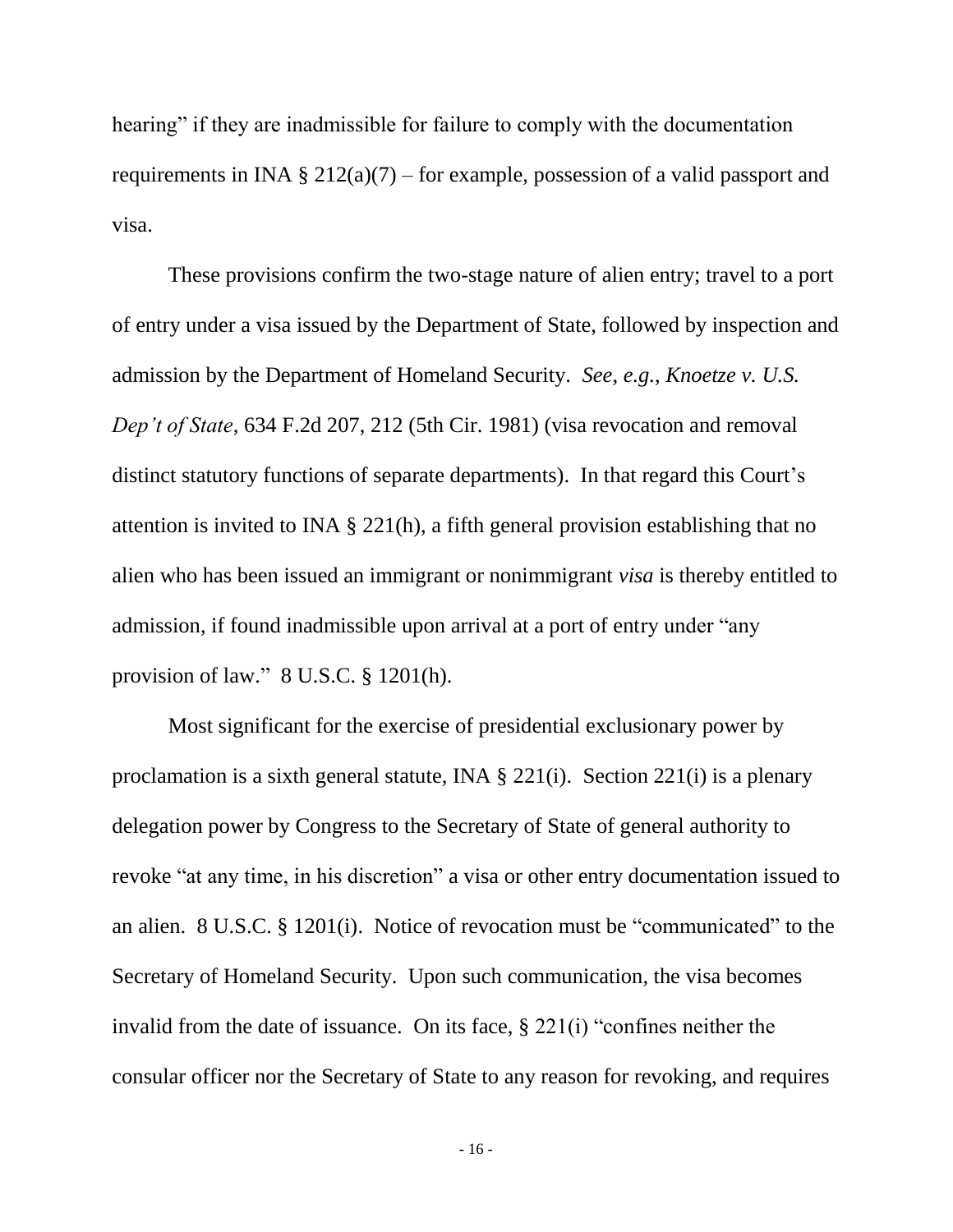no notice to the alien, no opportunity to respond, nor any procedure for the revocation." Gordon et al., *Immigration Law & Procedure*, §12.06.12[b] (Apr. 2016).

There is a relevant distinction between revocation of a visa by a consular officer, who must provide a ground for revocation pursuant to regulations at 8 C.F.R. §205, and revocation by the Secretary of State or her delegate, who is not bound by those regulatory limitations. *Noh v. INS*, 248 F.3d 938, 941 (9th Circuit 2001). As the Secretary of State is in turn a delegate of the President, and was directed to act in sections 5, 6, 7, and 9 of the March 6 EO, the general revocation power applies.

Section 221(i) is also a court-stripping provision, whereby Congress has barred judicial review of a revocation by any means (including habeas corpus), with one narrow exception: Visa revocations occurring "in the context of a removal proceeding if such revocation provides the sole ground for removal under section  $237(a)(1)(B)$ ." 8 U.S.C. § 1201(i). When exercised through the Department of State, the president's power of visa revocation by proclamation thus applies to both arriving applicants and admitted aliens alike.

Visa revocation does not strip aliens who were previously lawfully present of a due process right to a deportation hearing in many cases. *See e.g*. INA §  $237(a)(1)(B)$ : ("Deportable Aliens"/ "Present in violation of law") (providing that

- 17 -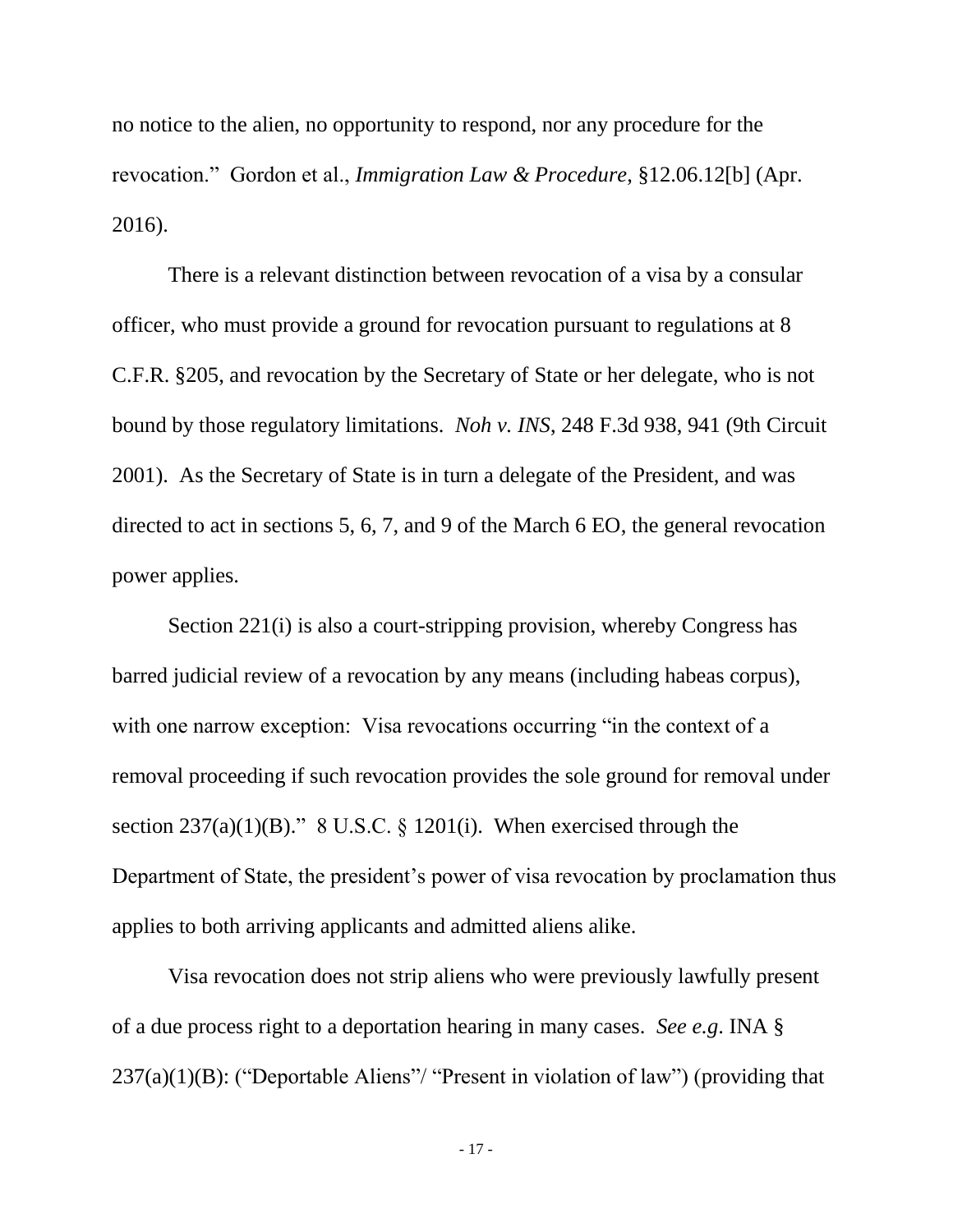any alien whose nonimmigrant visa has been revoked per § 221(i) after admission to the United States is deportable.) 8 U.S.C. § 1227(a)(1)(B). As noted *supra*, however, the March 6 EO specifically excludes from its scope, *inter alia,* LPRs and "any foreign national who is admitted to or paroled in the United States on or after the effective date of this order." March 6 EO  $\S$  3(a)-(b).

> B. Additional specific laws enhance the executive's general authority for designated classes of immigrants, non-immigrants, and visa waiver program users.

IRLI also invites this Court's attention to relevant laws that support the general scheme outlined above, but apply only to certain alien immigrants, nonimmigrants, or arriving aliens under the Visa Waiver Program (VWP). These provisions modify or limit congressional delegation to the President of authority under the six INA provisions summarized above.

First, INA § 205 ("Revocation of Approval of Petitions"/"Notice of Revocation; Effective Date"), codified at 8 U.S.C. § 1155, is a specialized plenary enactment by Congress authorizing the Secretary of Homeland Security to "revoke the approval of any petition approved by under [INA] section 204." A "petition" is an application for an *immigrant* visa pursuant to detailed procedures in INA § 204. Congress provided that revocation may be ordered "at any time, for what he deems good and sufficient cause" and "shall be effective as of the date of approval."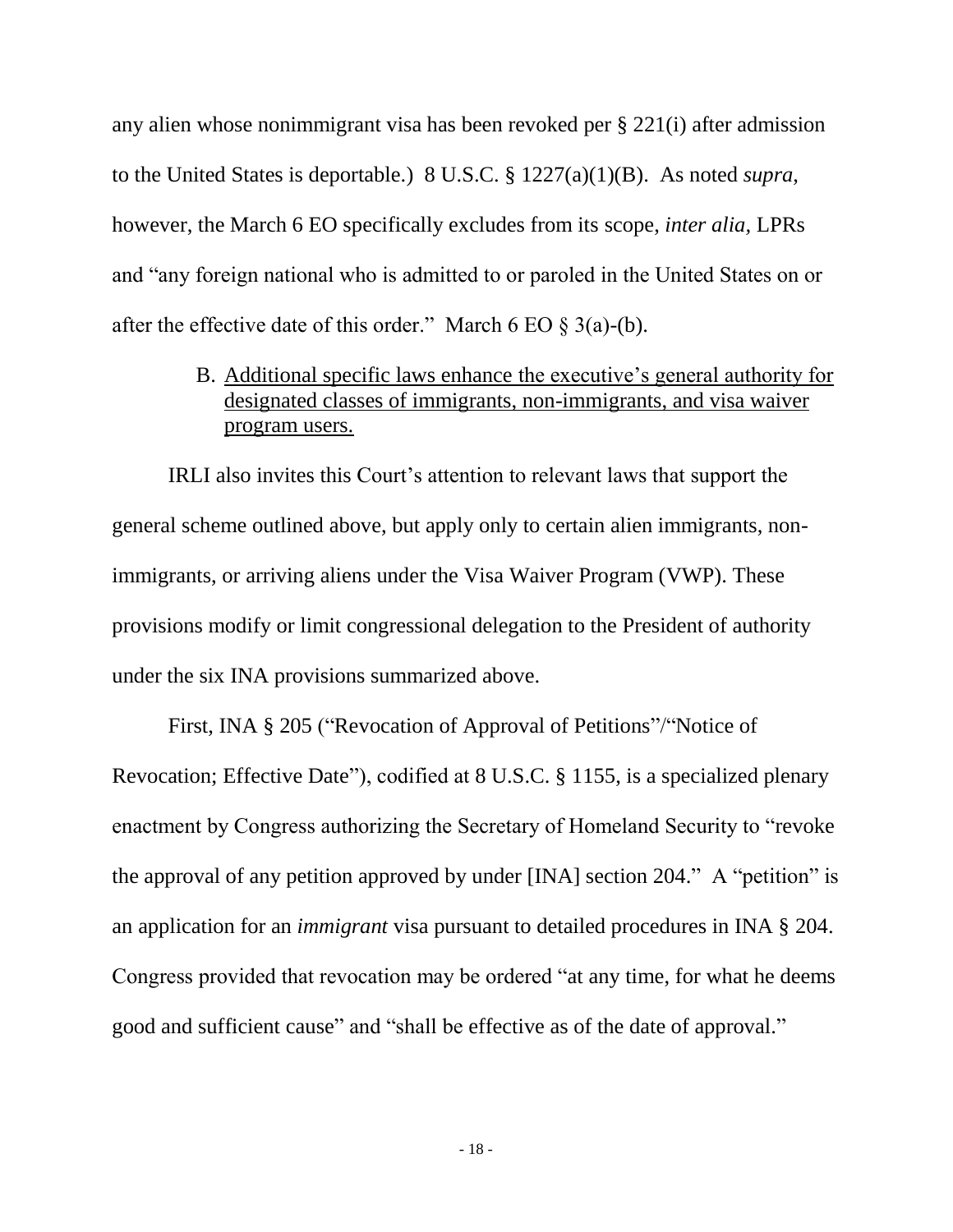Significantly, visa revocation may occur whether or not the alien is in the United States.

As with the relevant statutes governing issuance and revocation of immigrant visas, Congress has also qualified its plenary delegation of executive branch authority over *non-immigrant* visas in two miscellaneous INA provisions, as well as two other specific statutes that limit the eligibility of aliens for travel to the U.S. or admission under the Visa Waiver Program (VWP).

Next, INA § 217(a)(6) ("Visa Waiver Program for Certain Visitors" / "Not a safety threat"), bars entry under the VWP for any alien who has *not* been "determined not to represent a threat to the … safety or security of the United States." 8 U.S.C. § 1187(a)(6). The plain language of the text requires an affirmative discretionary act by the Secretary of Homeland Security. A related provision invoked by the President, INA § 217(a)(12) ("Visa Waiver Program for Certain Visitors"/"Not present in Iraq, Syria, or any other country of concern"), codified at 8 U.S.C. § 1187(a)(12), bars entry under the VWP after March 1, 2011 to nationals of or visitors to Iraq, Syria, and designated "countries of concern," including Iran, Libya, Syria, Sudan or Yemen, absent a waiver by the Secretary of Homeland Security. That waiver in turn requires a Secretarial determination "that such a waiver is in the law enforcement or national security interests of the United States." INA §§ 217(a)(12)(A), (C), (D).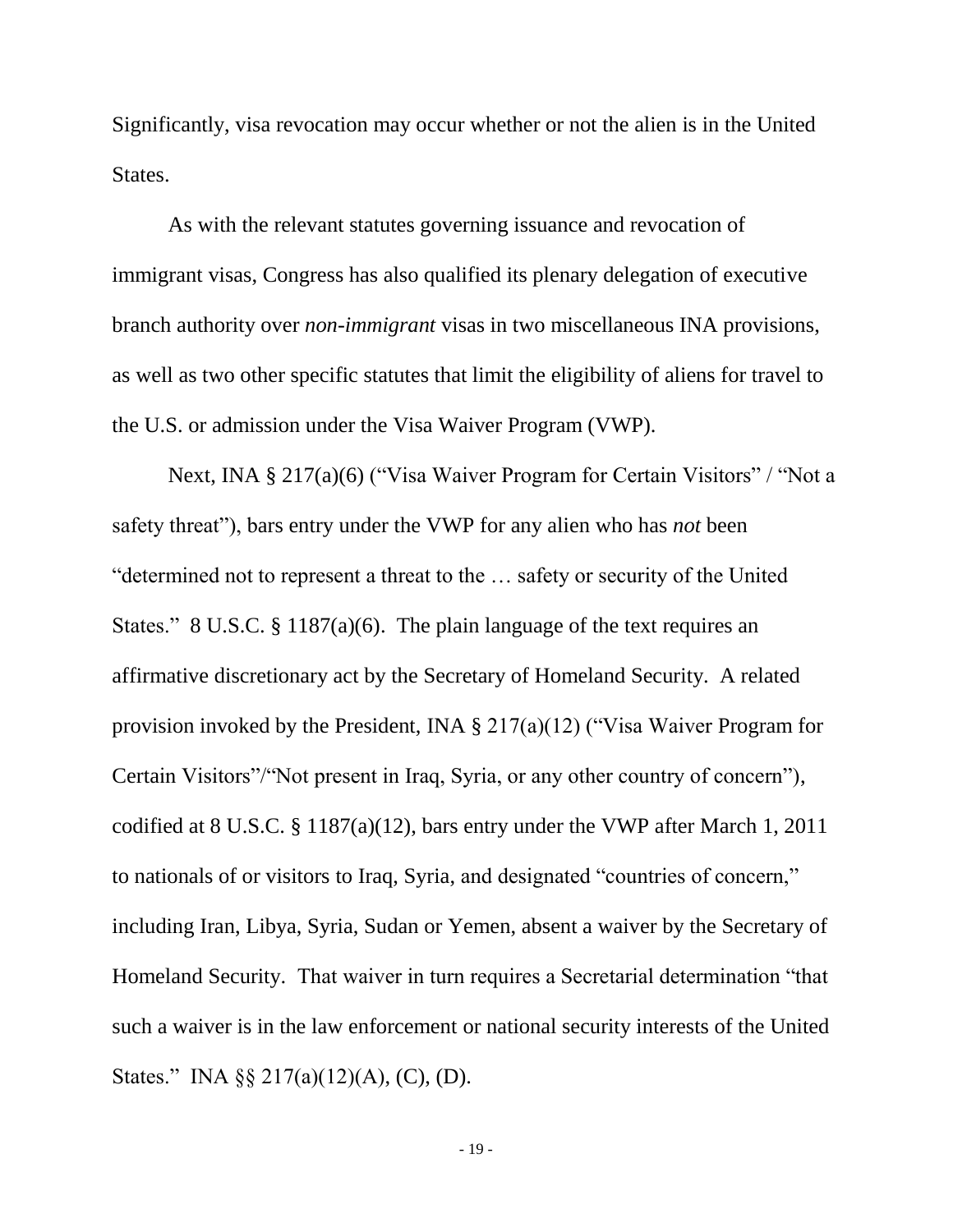For purposes of exclusion by proclamation, the INA  $\S 217(a)(12)$  ban on VWP entries from the six nations under statutory scrutiny for concerns about inability to screen potential terrorists is closely related to another relevant statute codified in Title 8 but not part of the INA: 8 U.S.C. § 1735 ("Restriction on issuance of visas to nonimmigrants from countries that are state sponsors of terrorism.") Section 1735 restricts the issuance of visas to "any alien from a country that is a state sponsor of terrorism," unless the Secretary of State has determined, in consultation with the Attorney General and heads of other appropriate United States agencies, that such alien does not "pose a threat to the safety or national security of the United States." *Id.* Currently, Syria (1979), Iran (1984) and Sudan (1993) are designated state sponsors of terrorism. *See*  https://www.state.gov/j/ct/list/c14151.htm (visited February 8, 2017).

Finally, INA § 207(c)(1) ("Annual Admission of Refugees and Admission of Emergency Situation Refugees" / "Admission of Attorney General of refugees"), conditions the entry of refugees and derivative relatives upon, *inter alia*, the determination by the President of a quota for so-called normal refugee admission, and the discretion of the Secretary of Homeland Security to admit special humanitarian refugees. 8 U.S.C. § 1157(c)(1). Refugee applications from nondesignated countries are not accepted. That discretionary power over the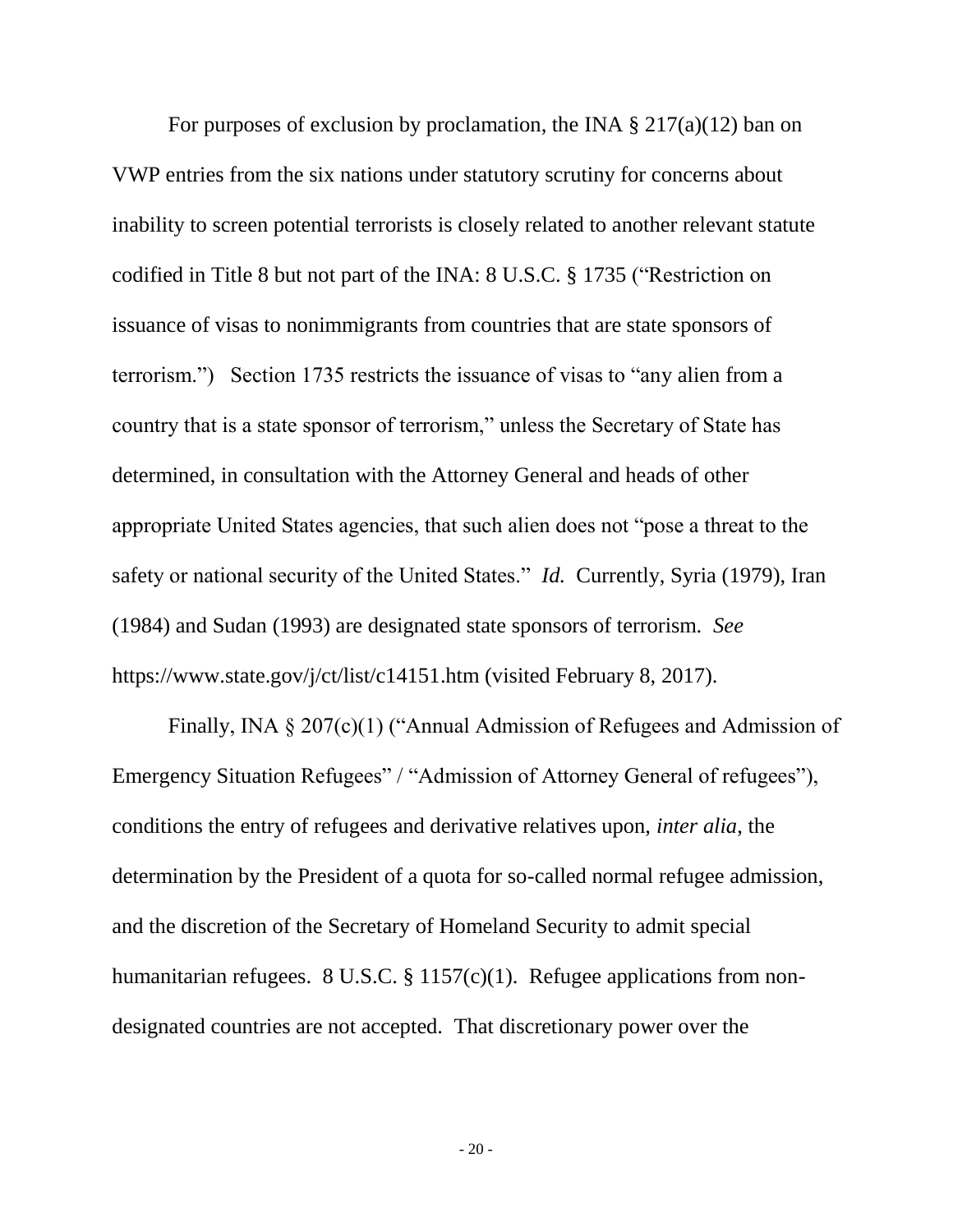admission of refugees (120-day suspension of USRAP) is evoked by Section 6 of the March 6 EO.

A refugee is only conditionally admitted to the United States, and may be placed in removal proceedings even if his refugee status has not been terminated. *Matter or Smirko*, 23 I. & N. Dec. 836, 840 (B.I.A. 2005). Conditionally admitted refugees must resubmit to inspection and admission within one year before earning automatic adjustment of status to LPR. INA § 209(a).

Department of Homeland Security policy does not permit aliens to circumvent statutory refugee application procedures by applying for asylum after travelling to a port of entry on a refugee visa. See *Matter of Pula*, 19 I. & N. Dec. 467 (B.I.A. 1987). The Secretary need not grant asylum even if an applicant meets the definition of refugee. *INS v. Cardoza-Fonseca*, 480 U.S. 421, 428 (1987). The Secretary of Homeland Security may bar the admission of an alien applying for asylum at a U.S. port of entry who did *not* apply for refugee status, if he "determines that there are reasonable grounds for regarding the alien as a danger to the security of the United States." INA  $\S$  208(a)(2)(A)(iv), 8 U.S.C.  $\S$  $1158(a)(2)(A)(iv).$ 

The Attorney General has construed this exclusion to apply where the record as a whole demonstrates that the applicant presents "any non-trivial risk" to the national defense, foreign relations, or economic interests of the United States.

- 21 -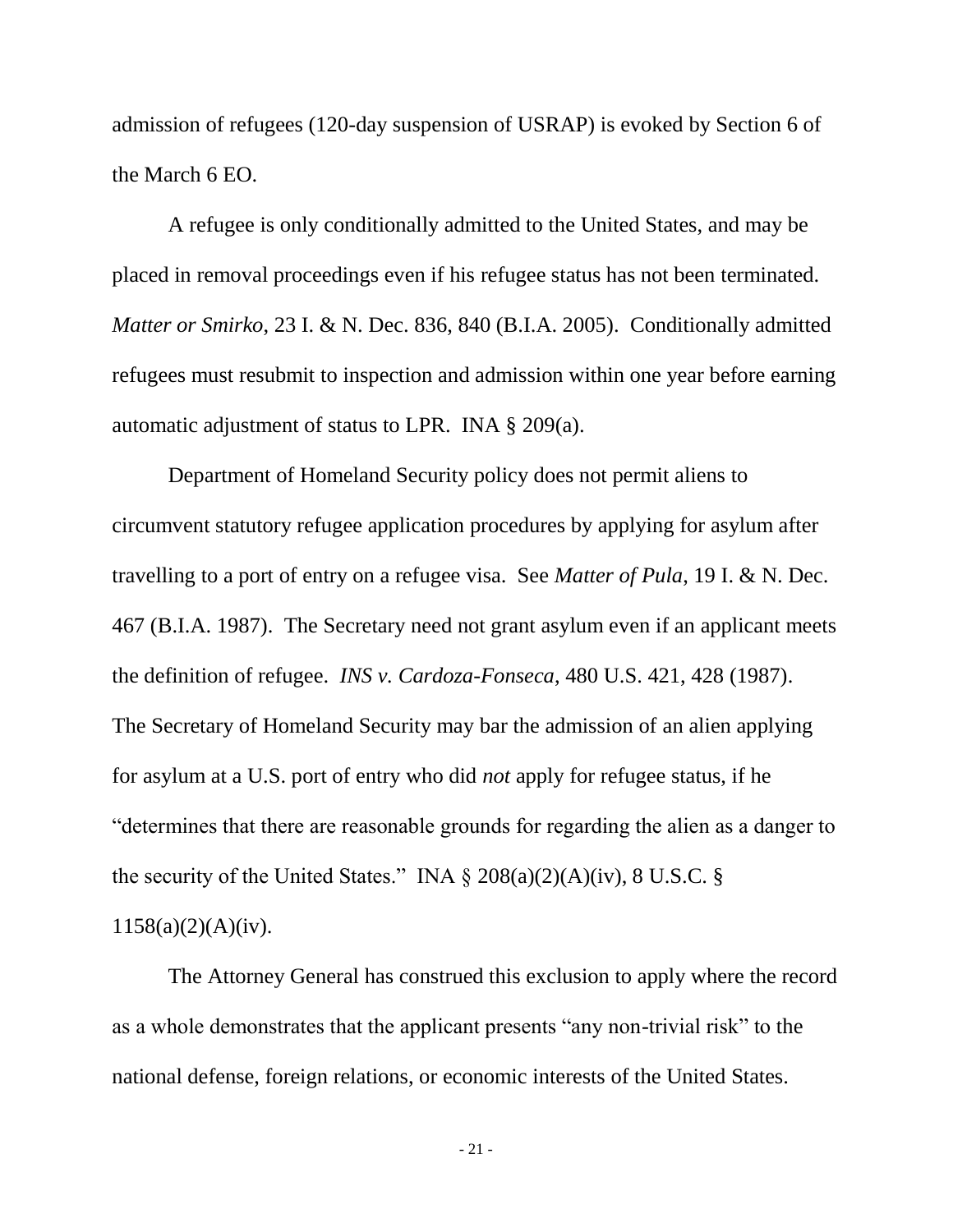*Matter of A-H-*, 23 I. & N. Dec. 774, 788, 790 (Att'y Gen. 2005). As that determination is by default made pursuant to individualized expedited screening procedures prescribed for arriving aliens under INA § 235(b)(1), it would be improper for this court to nullified its operation through the extremely broad grant of temporary injunctive relief requested by Plaintiffs.<sup>5</sup>

In summary, for virtually all classes of aliens – other than lawfully admitted permanent residents who are expressly excluded from the classes of aliens subject to the March 6 EO – multiple layers of express statutory authority exist to support all of the temporary restrictions on entry proclaimed by the President under the March 6 EO, and even LPRs (who are not subject to the EO) could not claim general exemption from the President's exclusion-by-proclamation authority.

III. THE STATUTORY SCHEME FOR EXPELLING ALIENS BY EXECUTIVE PROCLAMATION DERIVES FROM PLEANARY POWER ASSIGNED IN THE CONSTITUTION TO CONGRESS AND DELEGATED TO THE PRESIDENT, AND IS PRESUMPTIVELY CONSTITUTIONAL.

The United States Constitution, and the Supreme Court's constitutional jurisprudence construing the separation of powers among the three branches of government, strongly undergirds Congress's comprehensive legislative scheme to

 $\overline{a}$ 

<sup>&</sup>lt;sup>5</sup> INA § 208(a)(2)(C) further authorizes the Secretary of Homeland Security to "establish additional limitations and conditions, consistent with this section, under which an alien shall be ineligible for *asylum* under paragraph (1)" -- that is, in addition to status as a refugee. These additional conditions may only be imposed by regulation, and thus do not extend to the EO at issue. 8 U.S.C. § 1158(a)(2)(C).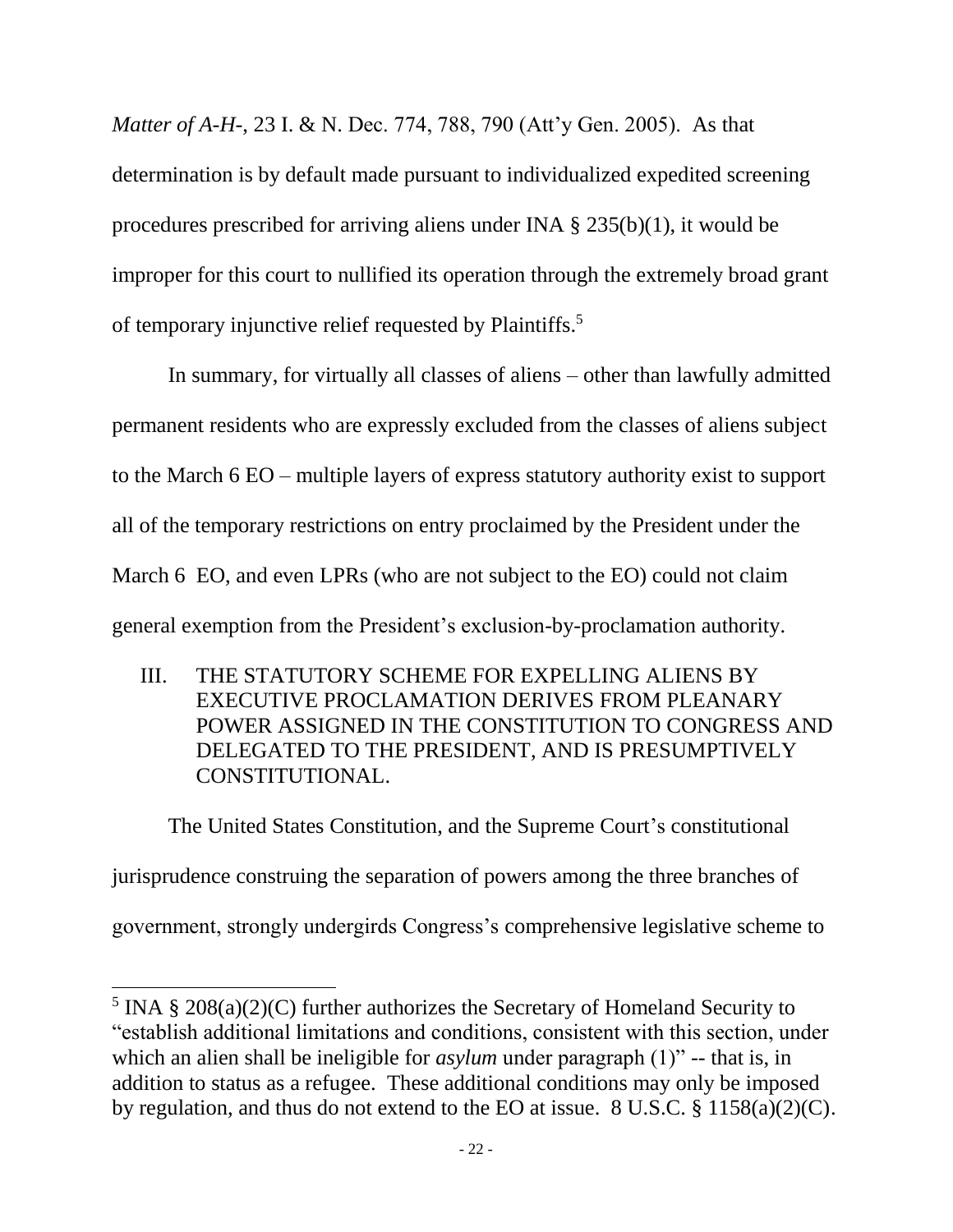regulate immigration. The Constitution assigns almost all immigration-related powers to Congress.

The conditions for entry of every alien, the particular classes of aliens that shall be denied entry altogether, the basis for determining such classification, the right to terminate hospitality to aliens, [and] the grounds on which such determination shall be based, have been recognized as matters solely for the responsibility of the Congress….

*Harisiades v. Shaughnessy,* 342 U.S. 580, 596-97, (1952) (Frankfurter, J.,

concurring)<sup>6</sup> Under Art. I, § 8, cl. 4, the plenary authority of Congress over aliens

is not open to question. *INS v. Chadha*, 462 U.S. 919, 940 (1983).

Congress has "plenary power to make rules for the admission of aliens and

to exclude those who possess those characteristics which Congress has forbidden."

*Kleineinst v. Mandel*, 408 U.S. 753, 766 (1972) (quoting *Boutilier v. INS*, 387 U.S.

118, 123 (1967)).

 $\overline{a}$ 

"When Congress delegates this plenary power to the Executive, the

Executive's decisions are likewise generally shielded from administrative or

<sup>6</sup> See also *Chae Chan Ping v. United States* (Chinese Exclusion Case), 130 U.S. 581, 604-05, 609 (1889) (finding *congressional plenary power* over immigration based on a cumulative range of enumerated powers over other issues, the structure of the Constitution, and the international law of sovereignty), *Fong Yue Ting v. United States*, 149 U.S. 698, 703 (1893)("the power to exclude or to expel aliens ... is to be regulated by treaty or *by act of Congress*."); *see, e.g.*, U.S. Const. art. I, § 9, cl. 1 ("The Migration or Importation of such Persons as any of the States now existing shall think proper to admit, shall not be prohibited *by the Congress* prior to the Year one thousand eight hundred and eight ... ."); Art. I, § 8, cl. 4 (granting *Congress* the power "to establish a uniform Rule of Nationality"); *Zivitofsky v. Clinton*, 132 S. Ct. 1421, 1436 (2012) (Art. I, § 8, cl. 3, granting *Congress* the power "to regulate Commerce with foreign Nations, and among the several States" includes the power to regulate the entry of persons into this country); *Arizona v. United States*, 132 S. Ct. 2492, 2499 (2012) (citing Art.I, § 8, cl. 4 as giving rise to the power over immigration).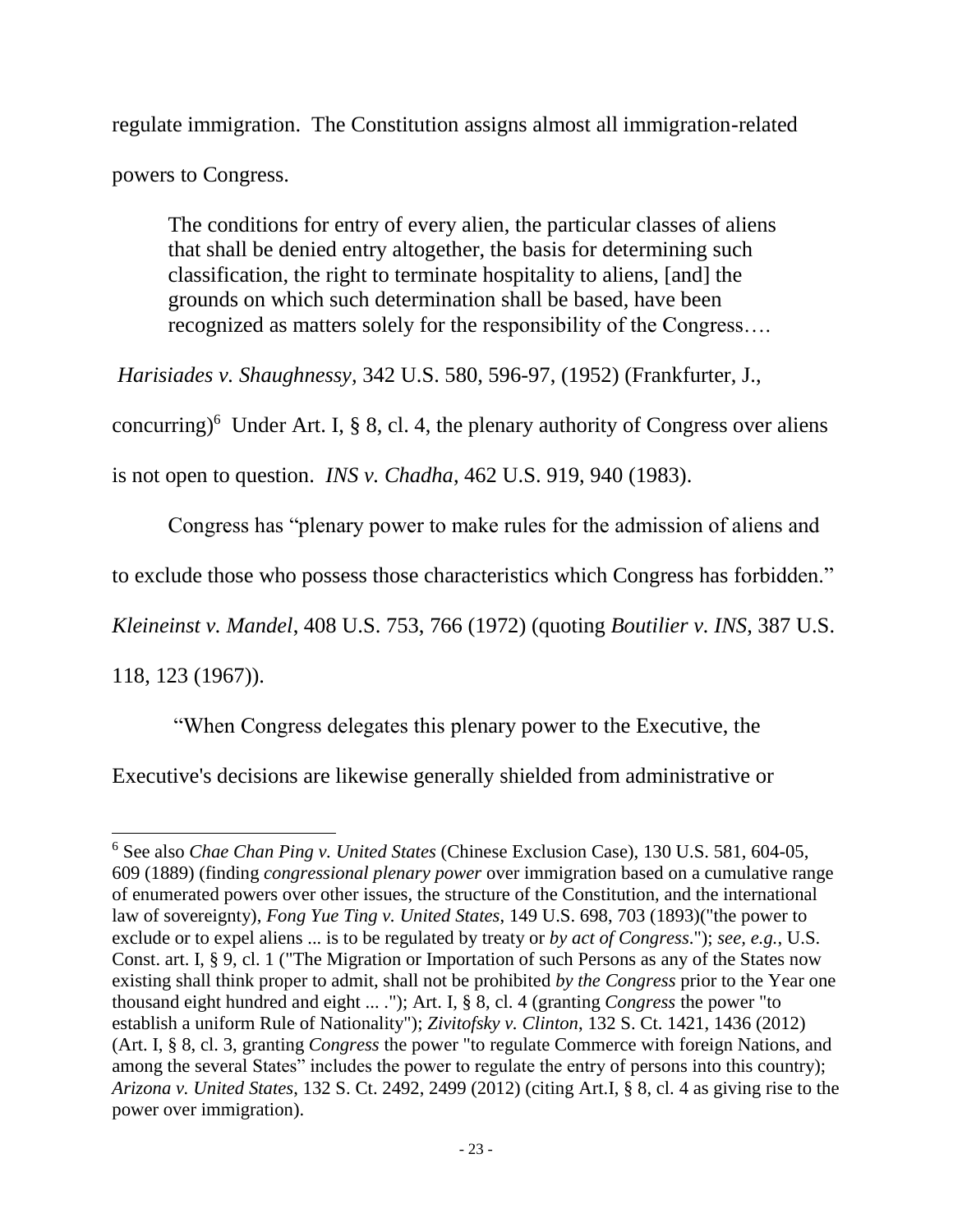judicial review." *Cardenas v. United States*, 826 F.3d 1164, 1169 (9th Cir. 2016). In particular, the Supreme Court has "long recognized" that "the power to expel or exclude aliens as a fundamental sovereign attribute exercised by the Government's political departments largely immune from judicial control." *Fiallo v. Bell*, 430 U.S. 787, 792 (1977) (quoting *Shaughnessy v. Mezei*, 345 U.S. 206, 210 (1953)).

The Constitution itself confers no enumerated powers over immigration upon the President. But under Constitution Art. II §§ 1and 2, the President has power to supervise conduct of the executive branch, including the agencies regulating immigration. *INS v. Legalization Assistance Project*, 510 U.S. 1301 (1993). INA §103 assigns to the Secretary of Homeland Security a mandatory duty to enforce all laws relating to immigration, and to guard against "the illegal entry of aliens." 8 U.S.C. § 1103(a)(1), (5). The legislative scheme delegates carefully circumscribed enforcement duties to the executive branch and provides statutory remedies for aliens seeking affirmative relief from removal.

If Plaintiffs were correct in their constitutional claims, large swaths of this comprehensive statutory scheme, repeatedly upheld by the Supreme Court, would be invalid. This result is immensely unlikely. Plaintiffs, therefore, are no more likely to succeed on their constitutional claims than on their statutory ones.